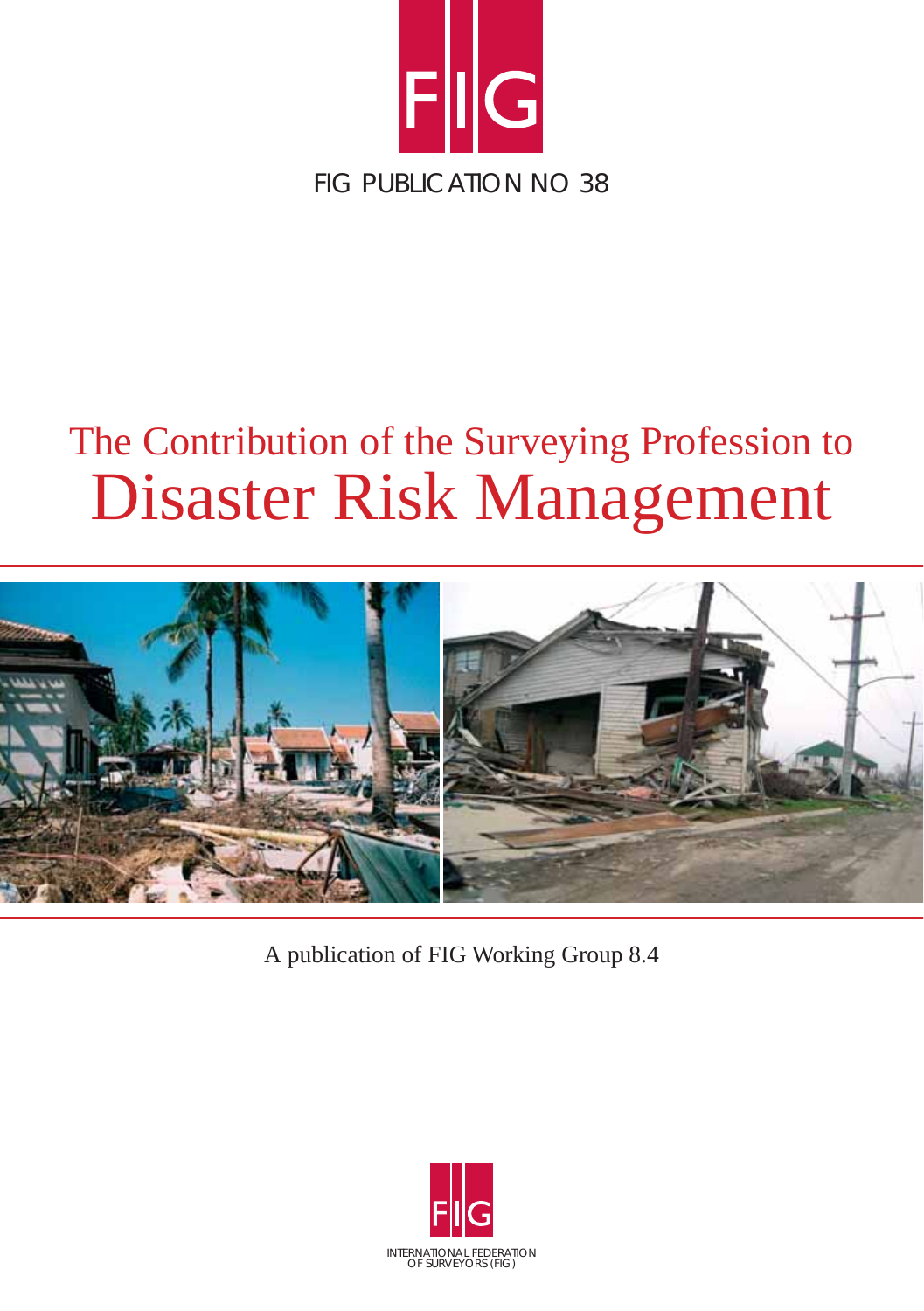## **The Contribution of the Surveying Profession to Disaster Risk Management**

**A publication of FIG Working Group 8.4 International Federation of Surveyors (FIG) 2006**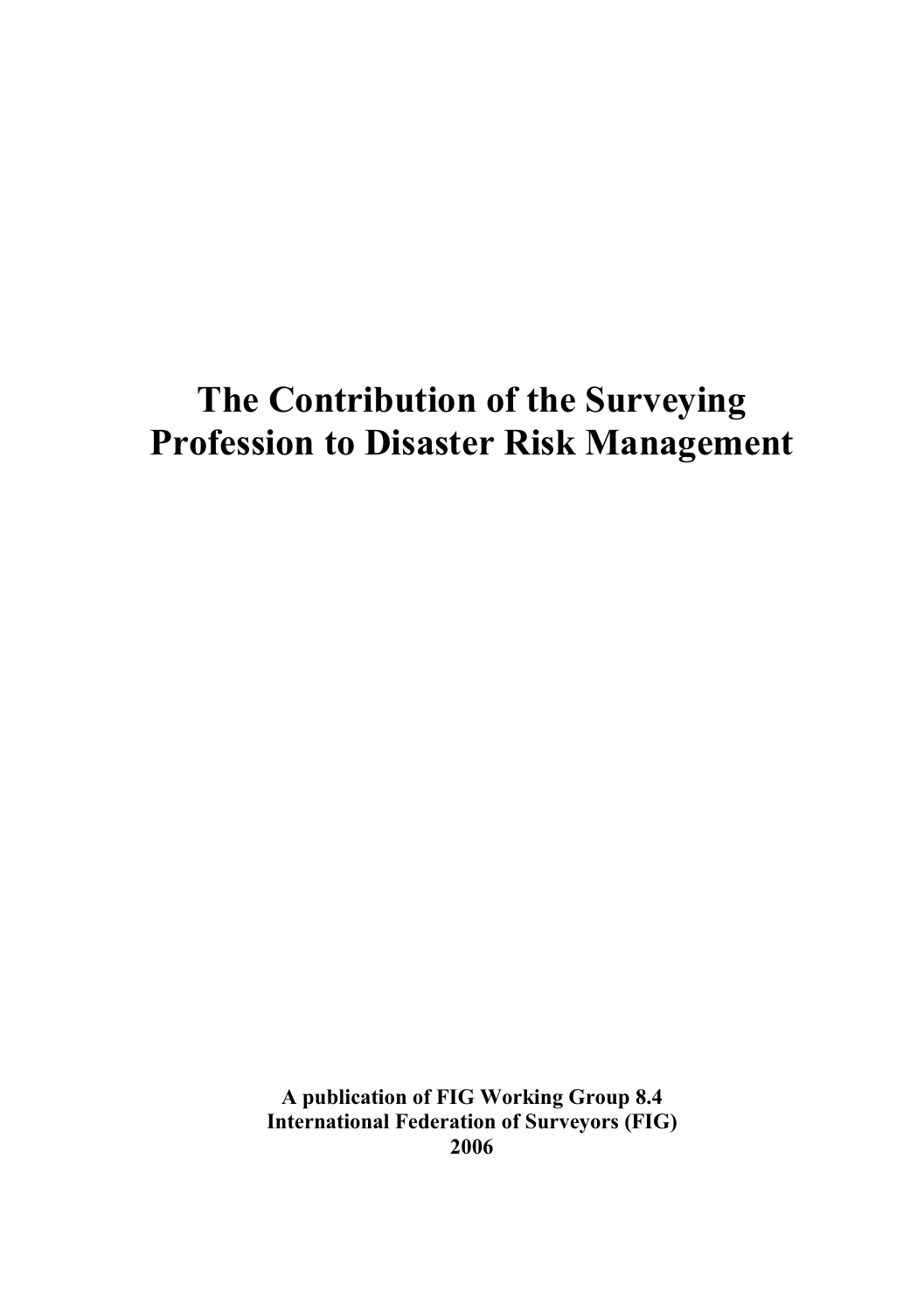Published in English

Copenhagen, Denmark

ISBN-10: 87-90907-58-2 ISBN-13: 978-87-90907-58-7

Published by

The International Federation of Surveyors (FIG) Lindevangs Allé 4 DK-2000 Frederiksberg DENMARK

Tel: + 45 38 86 10 81 Fax: + 45 38 86 02 52 Email: FIG@FIG.net Web site: www.fig.net

October 2006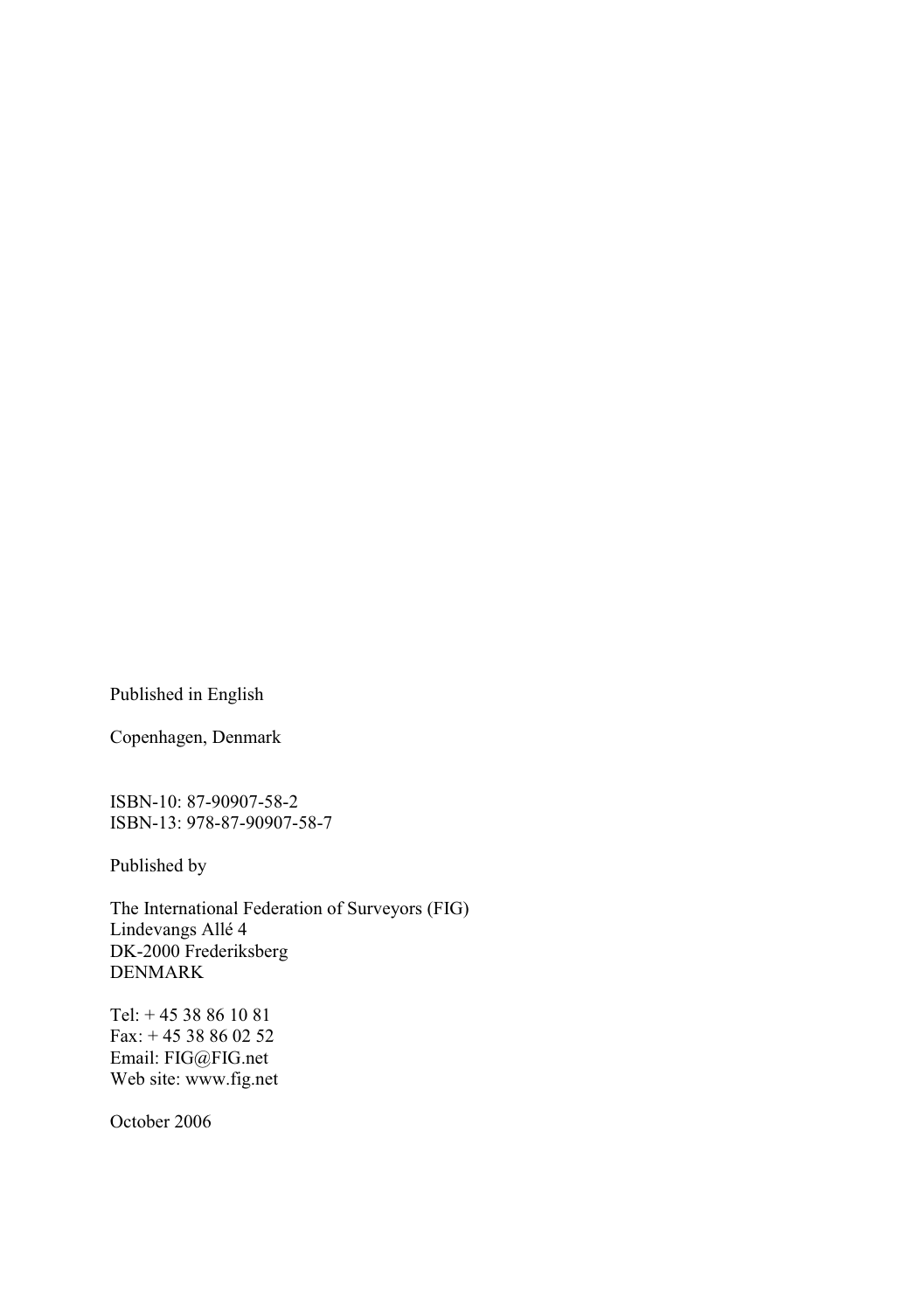## **Foreword**

In the past decades, the damage due to natural and man-made disasters increased worldwide in amount and magnitude. According to the Munich Re Group, the year 2005 with overall losses exceeding US\$ 210 billion set a new record and more than one hundred thousand people were killed as a result of natural catastrophes. Thereof, Hurricane Katrina including the New Orleans flood in the United States was the most expensive natural catastrophe loss in history. Rapid population growth, global climate changes and the overexploitation of natural resources are mainly responsible for this.

To break and, if possible, reverse this negative trend, International Federation of Surveyors (FIG) implemented a working group to highlight the current and future need for research and action in the field of disaster risk management in the year 2003.

After three years of research in the form of expert meetings as well as papers and posters presented at five FIG Conferences, the present publication aims at presenting applicationoriented concepts, methods and instruments for an effective disaster risk management. The report shows clearly that disaster risk reduction could (and should!) be an essential field of application for a surveyor/geomatics engineer/geodesist/land manager. The wide scope of surveyor's abilities including land management, geodetic engineering, geo-informatics, satellite technology, and remote sensing can make an important contribution to improve, simplify and to shorten the disaster management process. In addition to these engineering skills and knowledge, good governance and capacity development are central components regarding the process and implementation of disaster risk management and sustainable development.

In view of these fields of activity, FIG intends to contribute to a more sustainable and effective disaster risk management and in the long run to the success of mitigating natural and man-made disasters.

I wish to thank the members of the FIG Working Group 8.4, the sister organizations of FIG and other organizations who have contributed to this publication for their constructive and helpful work. My special thanks go to Svein Tveitdal, Director of UNEP/DEC/DEPI, for supporting the FIG work and for acting jointly with FIG to make sustainable development for future generations a reality.

**Univ.-Prof. Dr.-Ing. Holger Magel**  President of FIG

September 2006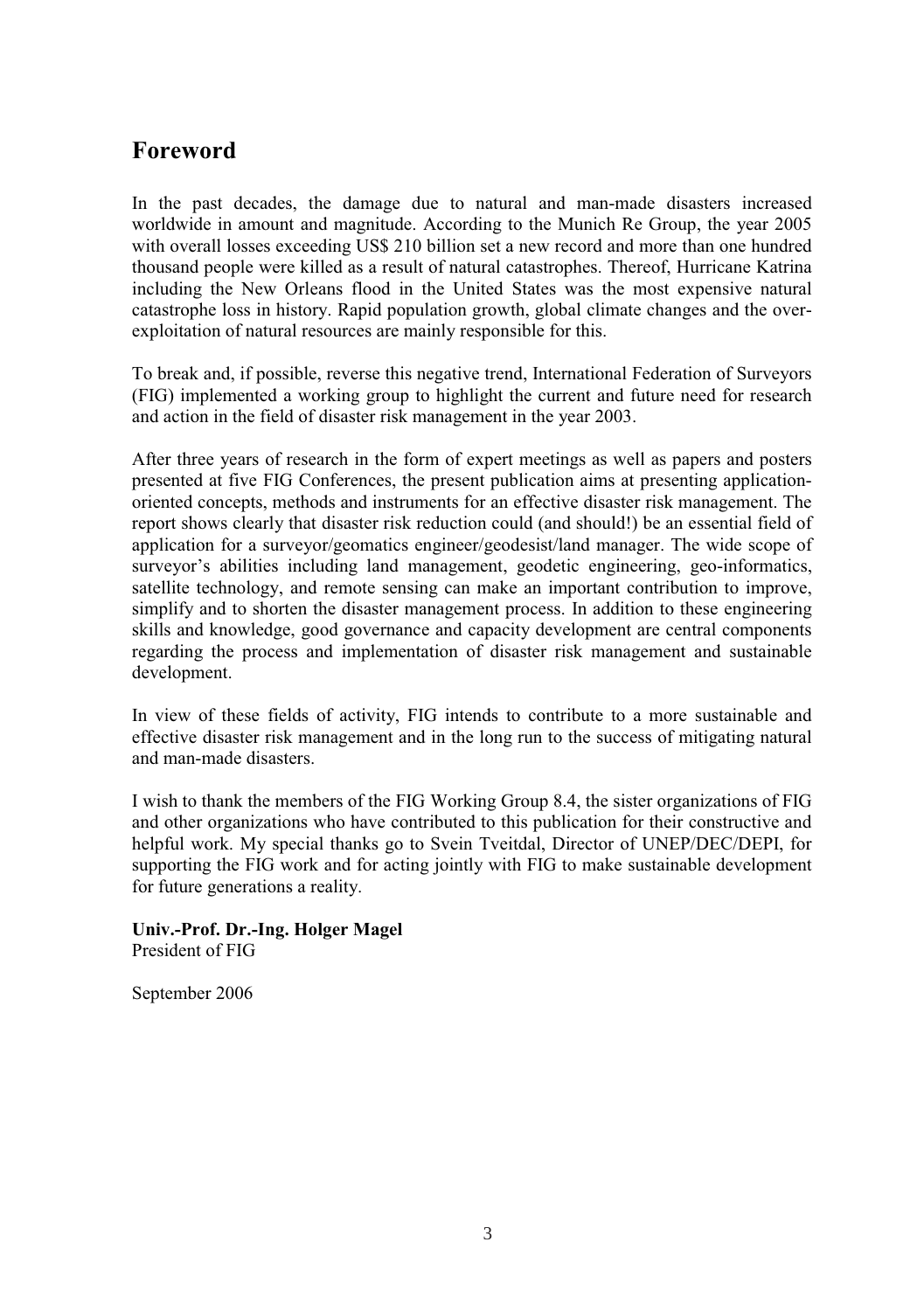## **Acknowledgements**

This report has been prepared by the FIG Working Group 8.4 , Disaster Risk Management', which was created in December 2003 during the 2<sup>nd</sup> FIG Regional Conference in Marrakech, Morocco, within commission 8 – Spatial Planning and Development. The objective of the group, chaired by Prof. Dr.-Ing. Theo Kötter (University of Bonn/Germany), was to analyze systematically the contribution of the surveying profession to disaster risk management, including case studies and best practices. The members of the group are:

| • Volker Schwieger | University of Stuttgart, Germany                  |
|--------------------|---------------------------------------------------|
|                    | [primary author responsible for section 3.2]      |
| ■ Orhan Altan      | Istanbul Technical University, Turkey             |
|                    | [primary author responsible for section 3.3]      |
| ■ Hartmut Müller   | FH Mainz, University of Applied Sciences, Germany |
|                    | [primary author responsible for section 3.4]      |
| • Frank Friesecke/ | University of Bonn, Germany                       |
| Theo Kötter        | [primary authors responsible for section 3.5]     |

The report summarizes the fundamental results after a three year period of work. For further information about the working group see www.isbk.uni-bonn.de/fig.

This document is based on the papers presented at the FIG conferences over the last three years (Marrakech, Athens, Jakarta, Cairo and Accra). Furthermore, the keynote presentations at these conferences given by Univ.-Prof. Dr.-Ing. Holger Magel, President of FIG, have been of great benefit to this document. Relevant publications of the *United Nations Environment Programme* (UNEP), the *United Nations International Strategy for Disaster Reduction* (UN/ISDR), the *United Nations Human Settlements Programme* (UN-HABITAT), the *International Association of Geodesy* (IAG), the *International Society for Photogrammetry and Remote Sensing* (ISPRS) and other non-governmental organizations working in the field of disaster risk management have provided essential information in the preparation of this document. Last but not least, we would like to thank the *Munich Re Group* and the *United Nations University, Institute for Environment and Human Security (UNU-EHS)* for their support and the provision of photos.

The launching of this publication took place at the XXIII International FIG Congress in Munich, Germany, October 8–13, 2006 (conference web page: www.fig2006.de and proceedings web page: www.fig.net/pub/fig2006).

#### **Prof. Dr.-Ing. Theo Kötter**

Chair of the Working Group 8.4

September 2006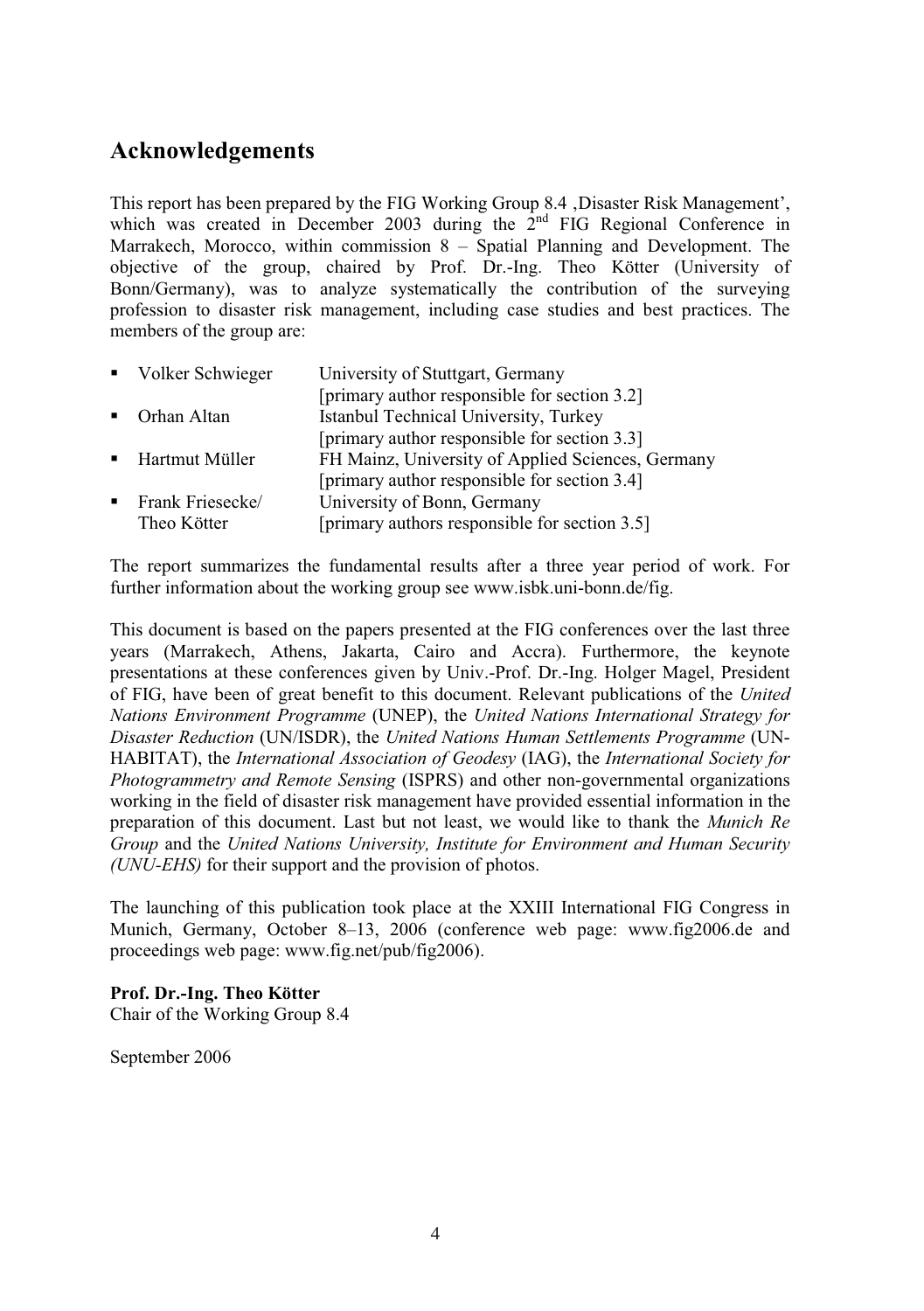## **Executive Summary**

#### **While many people are aware of the terrible impact of disasters throughout the world, few realize that this is a problem that we can do something about.**  Kofi A. Annan (UN Secretary-General), 2004

The images and reports of the latest natural disasters, most notably the Indian Ocean Tsunami disaster and Hurricane Katrina, are still very much remembered. In the past decades, the amount and magnitude of natural and human-made disasters is on the rise worldwide and with the increasing frequency, especially poor people in developing countries are affected by these catastrophes.

To understand the causes and impacts of these disasters, chapter 1 explains the most important terms and definitions and gives a short overview of global trends of the increasing occurrence of natural and human-made disasters.

Chapter 2 describes the systematic process of disaster risk management, and explores the main fields of action of this procedure. The particular focus lies on preventive measures to reduce the risk to the affected population.

In the main part (chapter 3) the declaration provides a summary of the wide range of geodetic techniques and tools for disaster mitigation, rehabilitation and reconstruction. Especially methods and instruments of geodetic engineering, satellite geodesy, remote sensing, photogrammetry and land management can make an important contribution to improve, simplify and to shorten the disaster risk management procedure during the preand post-disaster phase. Section 3.6 summarizes the results, followed by recommendations as a basis for a more sustainable and effective disaster risk management process.

Chapter 4 outlines the institutional and organizational challenges in the context of disaster risk management and demonstrates the importance of good governance and capacity building in institutional and policy frameworks.

This publication presents concepts, instruments and methods for an effective disaster risk management and shows clearly that disaster risk reduction could be an essential field of application for a surveyor/geodesist/geomatics engineer/land manager.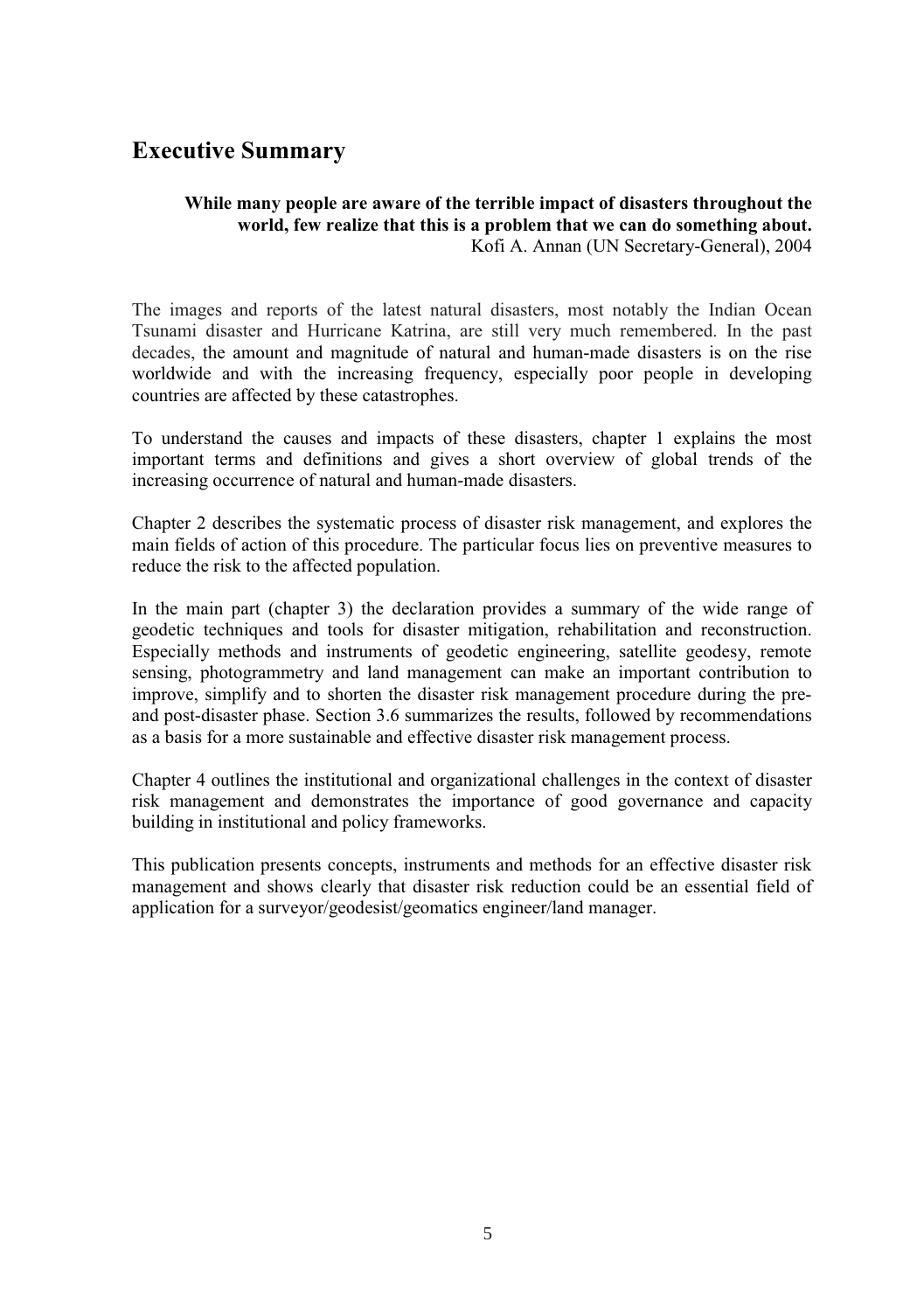## **Table of Contents**

| Foreword            |                                                                                | 3              |
|---------------------|--------------------------------------------------------------------------------|----------------|
|                     | Acknowledgements                                                               | $\overline{4}$ |
|                     | <b>Executive Summary</b>                                                       | 5              |
|                     | <b>Table of Contents</b>                                                       | 6              |
| 1.                  | <b>Introduction and Background</b>                                             | 7              |
| 1.1                 |                                                                                |                |
| 1.2                 |                                                                                |                |
| 2.                  | <b>Disaster Risk Management and its Components</b>                             | 13             |
| 3.                  | The Need of the Surveying Profession in Dealing with Disasters                 | 16             |
| 3.1                 |                                                                                |                |
| 3.2                 |                                                                                |                |
| 3.3                 |                                                                                |                |
| 3.4                 |                                                                                |                |
| 3.5                 |                                                                                |                |
| 3.6                 |                                                                                |                |
| 4.                  | <b>Institutional and Organizational Challenges of Disaster Risk Management</b> | 35             |
| 4.1                 |                                                                                |                |
| 4.2                 |                                                                                |                |
| <b>Bibliography</b> |                                                                                | 37             |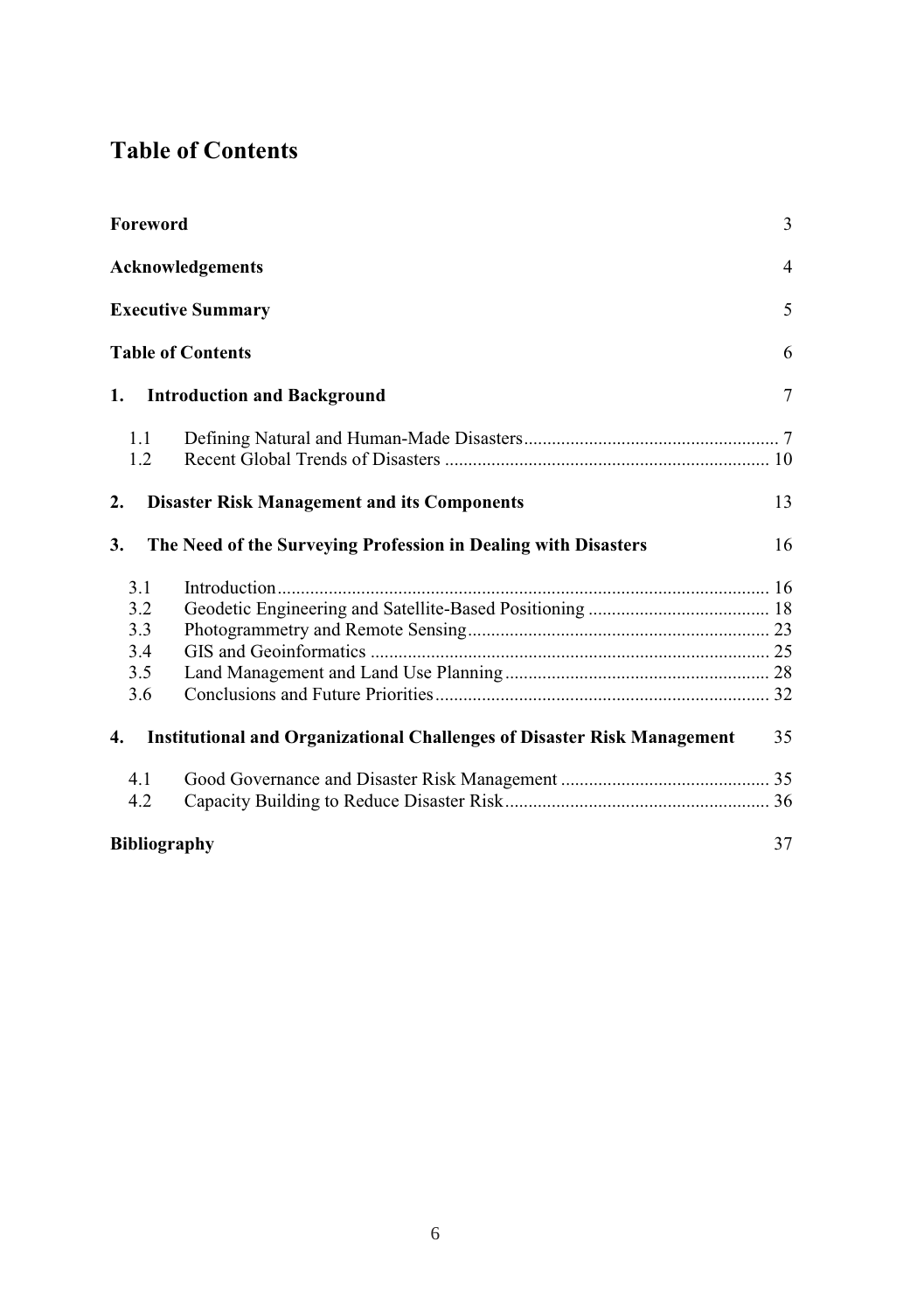## **1. Introduction and Background**

#### **Natural disasters are a threat to sustainable development. The people most affected by natural disasters are the poor.**

Klaus Toepfer, UNEP's Executive Director, at the Second International Early Warning Conference, Bonn, October 16–18, 2003

#### **1.1 Defining Natural and Human-Made Disasters**

Any effective strategy to manage disaster risk must begin with an identification of the hazards and what is vulnerable to them. But what does this mean? What is the correlation between risk, hazards and vulnerability?

The risk of disaster is expressed by a compound function of natural hazard and the number of people, characterized by their varying degrees of vulnerability to the specific hazard, who occupy the space and time of exposure to the hazard event (see Wisner et al 2004, p. 49 and table 1).

| <b>Risk</b>                                                                                                                                                                                                                                                                           | $=$ | <b>Hazards</b>                                                                                                                                                                                                          | $\overline{\mathbf{X}}$ | Vulnerability                                                                                                                                                                                         |
|---------------------------------------------------------------------------------------------------------------------------------------------------------------------------------------------------------------------------------------------------------------------------------------|-----|-------------------------------------------------------------------------------------------------------------------------------------------------------------------------------------------------------------------------|-------------------------|-------------------------------------------------------------------------------------------------------------------------------------------------------------------------------------------------------|
| The probability of harmful<br>consequences, or expected<br>losses (deaths, injuries,<br>property, livelihoods,<br>economic activity disrupted<br>or environment damaged)<br>resulting from interactions<br>between natural or human-<br>induced hazards and<br>vulnerable conditions. |     | A potentially damaging<br>physical event,<br>phenomenon or<br>human activity that<br>may cause the loss of<br>life or injury, property<br>damage, social and<br>economic disruption or<br>environmental<br>degradation. |                         | The conditions<br>determined by<br>physical, social,<br>economic and<br>environmental factors<br>or processes, which<br>increase the<br>susceptibility of a<br>community to the<br>impact of hazards. |

**Table 1:** Correlation between risk, hazard and vulnerability Source of Definitions: UN/ISDR 2004

Hazards can include latent conditions that may represent future threats and can have different origins: natural (geological, hydrological, meteorological and biological) or induced by human processes (environmental degradation and technological hazards). The most important hazards are:

#### **Natural hazards:**

*Earthquake, volcanic eruption, mass movement (landslide, debris flow, avalanche), windstorm (including tropical cyclone, tornado, blizzard etc.), flood, tsunami, drought, forest fire.* 

#### **Technological hazards:**

*Industrial pollution, nuclear activities and radioactivity, toxic wastes, dam failures; transport, industrial or technological accidents (explosions, fires, spills).*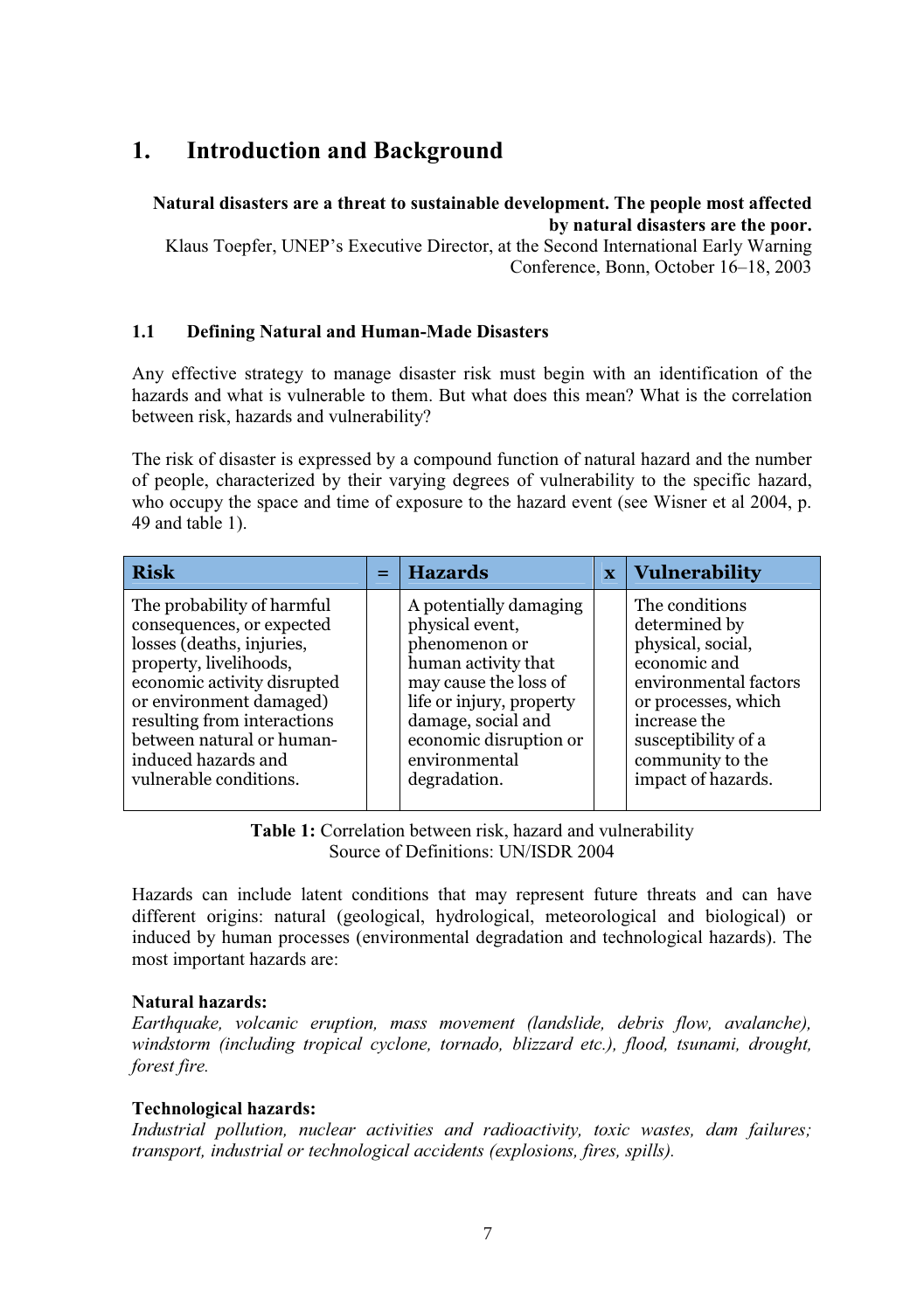Hazards can be single, sequential or combined in their origin and effects. Each hazard is characterized by its location, intensity, frequency and probability (UN/ISDR 2004, p. 16) and might lead to a disaster.

A **disaster** is defined as a serious disruption of the functioning of society, causing widespread human, material or environmental losses, which exceed the ability of an affected society to cope using only its own resources (EEA 2006). The extent of the disaster depends on both the intensity of the hazard event and the degree of vulnerability of the society. For example a powerful earthquake in an unpopulated area is not a disaster, while a weak earthquake which hits an urban area with buildings not constructed to withstand earthquakes, can cause great misery (GTZ 2001, p. 14).

Due to this fact, hazard events are only classed as catastrophes when human beings or their property are affected. The term **natural catastrophe** is used when a natural event is so intense that people suffer and material assets are affected to a substantial degree and on a more or less large scale. A **"great" natural catastrophe** is defined by the United Nations as a natural catastrophe that distinctly exceeds the ability of an affected region to help itself and makes supra-regional or international assistance necessary (cited in Munich Re Group 2005, p. 12). Generally this is the case when there are thousands of fatalities, when hundreds of thousands of people are made homeless, or when economic losses – depending on the economic circumstances of the country concerned – and/or insured losses reach exceptional extents.

The causes of such a catastrophe are manifold. The most important **influential factors** of increasing disasters are the following:

- **Population growth** and **gross socioeconomic inequities** between rich and poor countries, which lead to an over-exploitation of natural resources.
- **Global climate change**, which in long term result in earth warming and an increasing ocean level.

According to the World Urbanization Prospects 2005, a current database from the United Nations Department of Economic and Social Affairs, the total population will increase from 6.4 billion in 2005 to 8.2 billion in 2030. Most of the expected population growth will be concentrated in the urban agglomerations of the less developed countries. By 2007, for the first time in human history, more than half the people in the world will be living in cities.

The development with regard to observed increase in global warming is not less fast and dramatic. According to the Third Assessment Report (TAR) of the Intergovernmental Panel on Climate Change (IPCC), the global average surface temperature has increased by about 0.6°C over the 20th century. The report analyzes that the average surface temperature is projected to increase by 1.4 to 5.8°C over the period 1990 to 2100, and the sea level is projected to rise by 0.1 to 0.9 metres over the same period (IPCC 2001).

A large interdependency can be determined between these two described causes. It is difficult to say whether the increase in disasters is related to climate change, or the fact that population growth increase the number of people affected by disasters.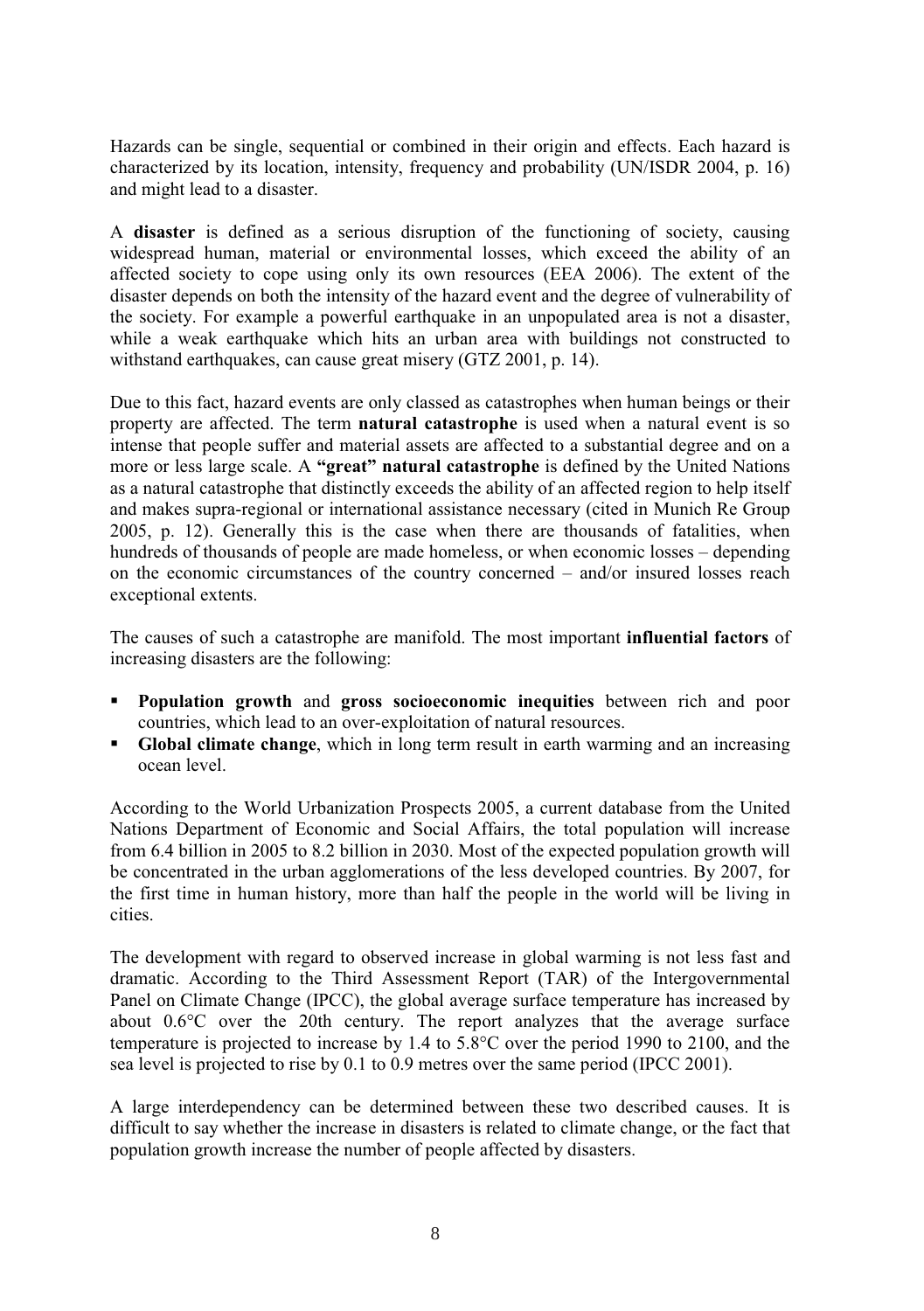

**Figure 1**: Disaster risk as the product of hazard and vulnerability

The effects of the described changes are different:

- The increase of population and consumption has reached unsustainable levels and leads to a **loss of biodiversity** and rising imbalance between protection and use of natural resources.
- This overall intensification of natural resource utilization increases the **environmental degradation** and **decay of the key ecosystems** (land degradation, erosion, deforestation, air, water, and soil pollution).
- The urban growth leads to an **increase in vulnerability** of major metropolitan areas to disasters.

Primarily the uncontrolled and uncoordinated urban growth causes a lot of different ecological, economic and social problems and risks. Considering the high density and the large number of inhabitants combined with the accelerated urban development, especially so-called megacities and urban agglomerations run highest risk in cases of natural and human-caused disasters (cf. Kötter/Friesecke 2005). It is expected that the vulnerability of the society and the human environment as well as the threat by disasters will intensify continuously in the future.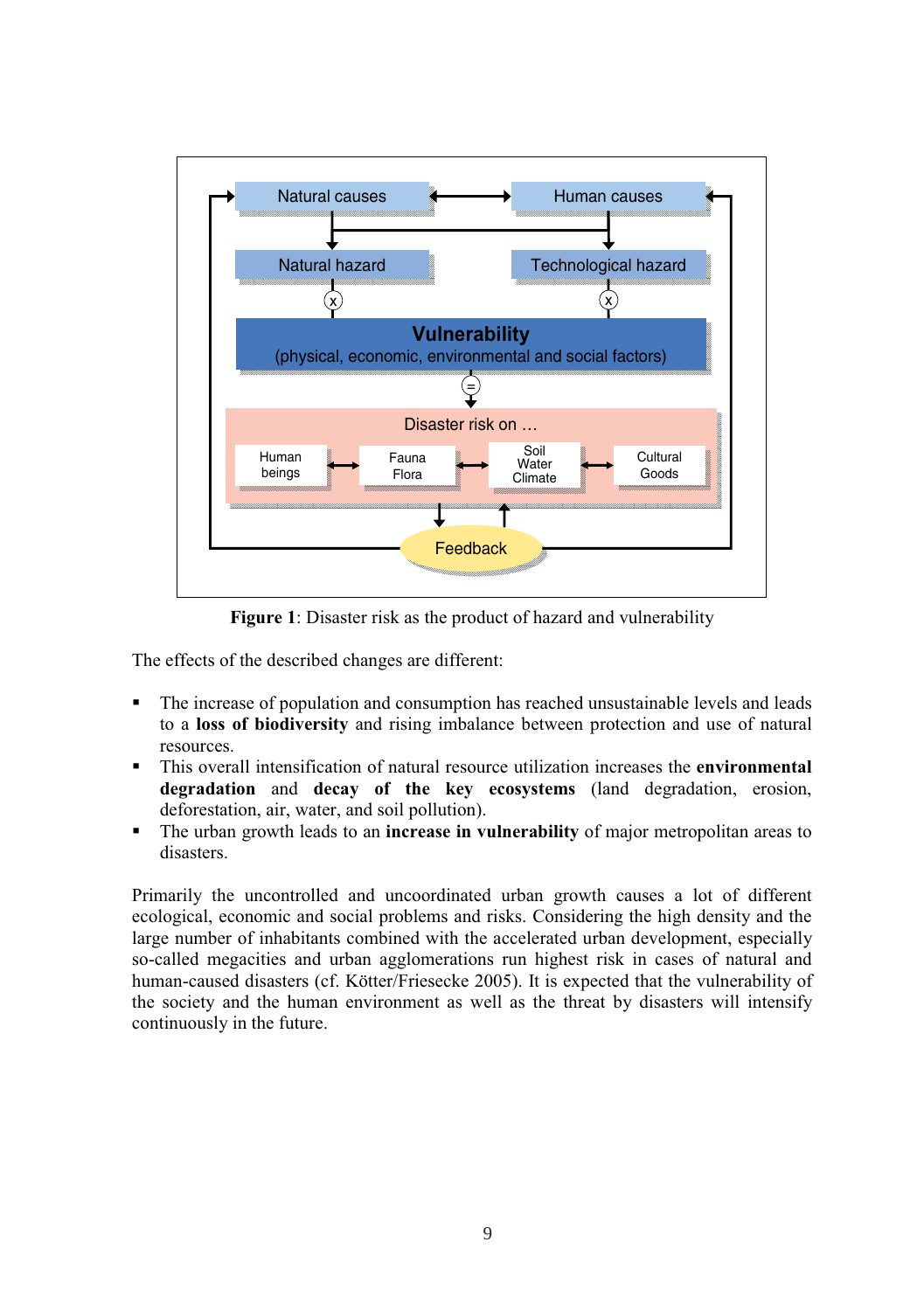#### **1.2 Recent Global Trends of Disasters**

The number of natural and human-made disasters is on the rise worldwide. With regard to major disasters in the recent past, two events bear in remembrance:

#### *Earthquake and Tsunami in South East Asia (December 2004)*

On December 26, 2004, South Asia was hit by one of the most devastating natural catastrophes of recent decades. The largest earthquake since 1964 caused devastating tsunami waves that killed nearly 230,000 people in Indonesia, Sri Lanka, South India, Thailand and the Maldives, making it one of the most deadly catastrophes in modern history.



**Photo 1**: The aftermath of the tsunami in South East Asia, Khao Loak South (Source: Munich Re Group)

#### *Hurricane Katrina in North America (August 2005)*

Hurricane Katrina was a tropical cyclone that hit the southern States of America in August 2005 and was the most destructive and costliest natural disaster in the history of the United States. After landfall on August 29, several sections of the levee system of New Orleans collapsed so that up to 80% of the city was underwater. Experts estimate a total economic damage of over \$ 75 billion.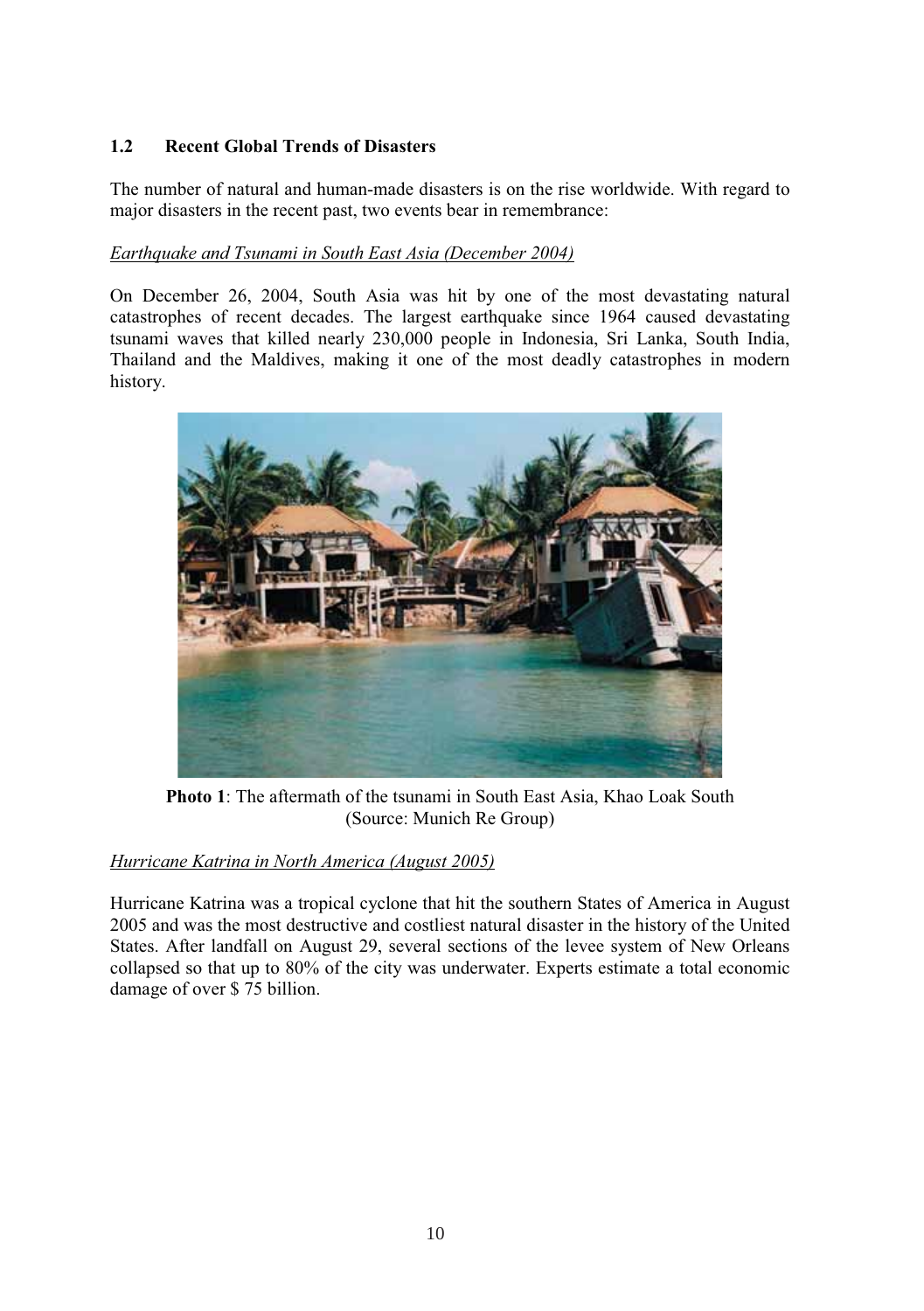

**Photo 2**: The aftermath of Hurricane Katrina 2005 (Source: Munich Re Group)

Besides smaller-scale disasters, especially these two catastrophic events provide dramatic evidence of what nature's power is capable of. In the past decades, the damage due to natural and "un-natural" (or human-made) disasters increased worldwide in amount and magnitude. Figure 1 shows the economic losses and insured losses of major disasters during the second half of the twentieth century up to now. According to investigations of the reinsurance agency Munich Re the economic losses exceeded over 145 billion US \$ in the year 2004, whereby the trend took a progressive process in the last years (Munich Re Group 2005). In 2005, there was an 18 per cent rise in disasters that killed 91,900 people according to official figures issued by the Centre for Research on the Epidemiology of Disasters (CRED) and the United Nations International Strategy for Disaster Reduction (UN/ISDR) in Geneva (UN Press Release January 30, 2006).

Until the year 2050 the number of fatalities by natural catastrophes will increase up to an average of 100,000 persons per year; at the same time an increase of the annual economic losses up to 300 billion US \$ is expected (Munich Re 2003). Alone the number of people worldwide vulnerable to a devastating flood is expected to grow to 2 billion by 2050 due to climate change, deforestation, rising sea levels and population growth in flood-prone lands, warn experts at the United Nations University (UNU-EHS News Release June 13, 2004).

It is obvious that the major part of the damage will take place in developing countries with a dramatic impact on poor people and ethnic minorities. Countries with low human development account for 53 percent of recorded deaths from disasters even though they are home to only 11 percent of the people exposed to natural hazards worldwide (UNDP 2004, p.10).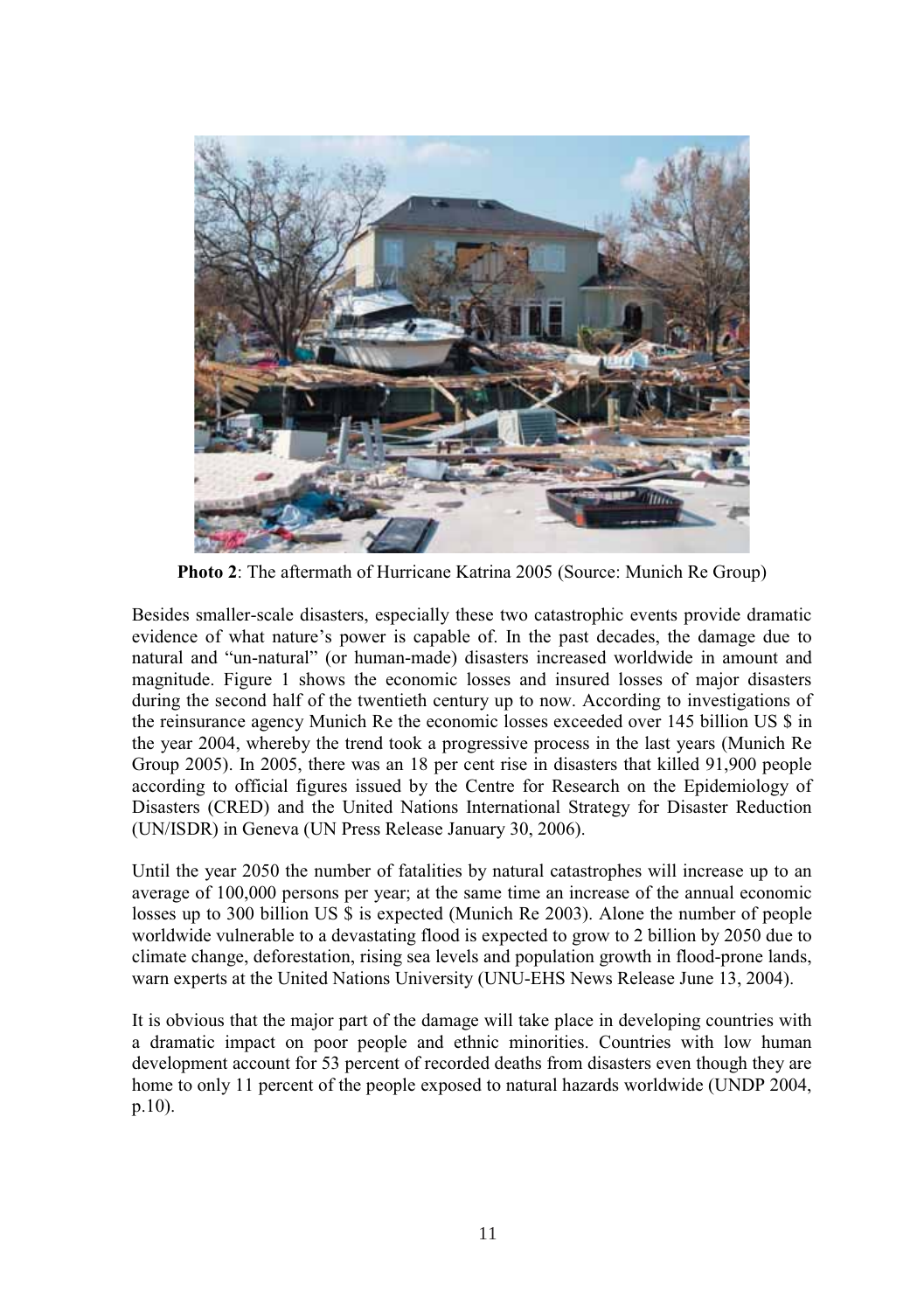

**Figure 2**: Economic and insured losses with trends (Source: Munich Re Group 2006)

The serious impacts on the global environment show that there is an urgent need for more and better urban development strategies for disaster risk assessment and risk reduction.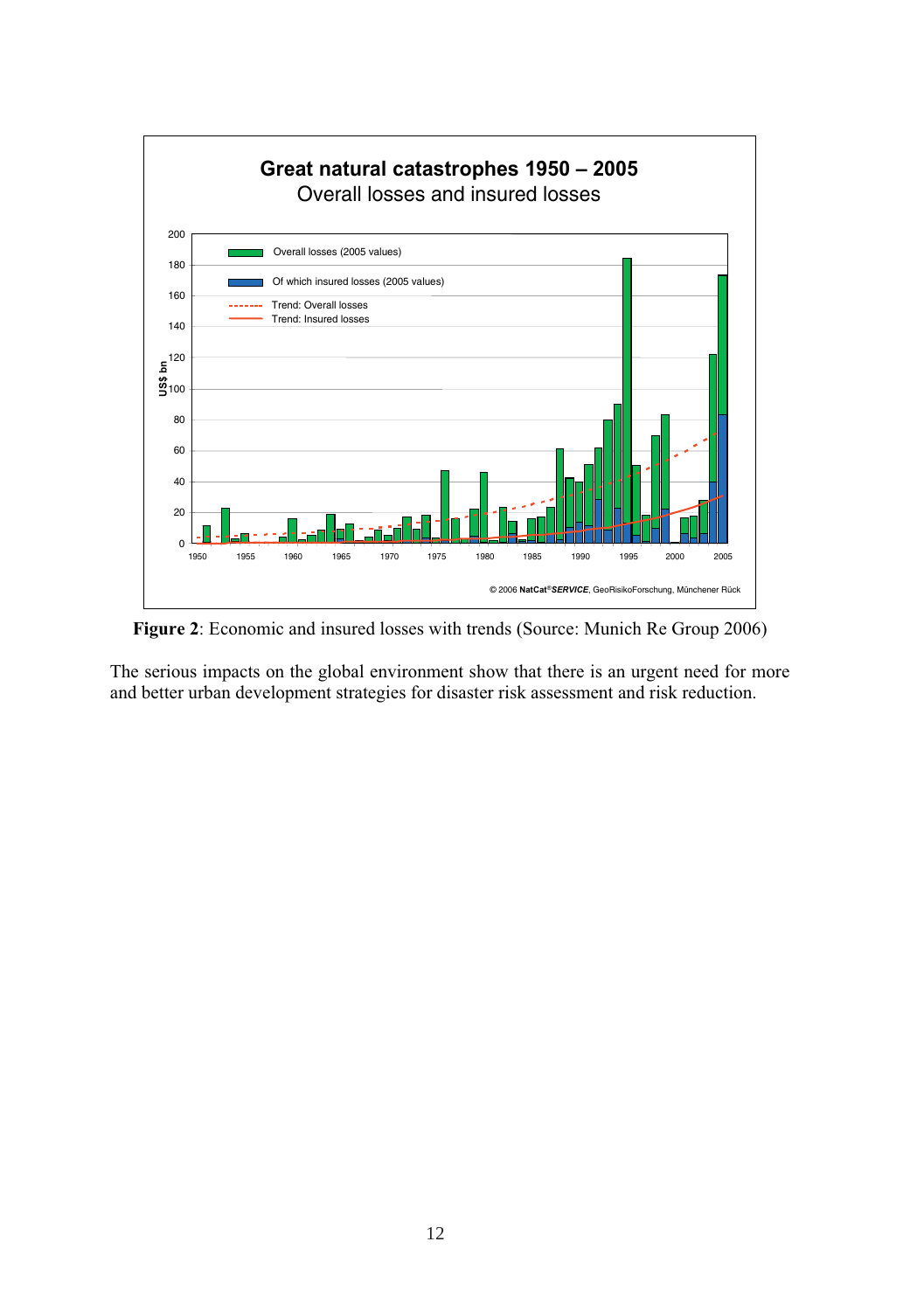## **2. Disaster Risk Management and its Components**

**Instead of starting with the focus on natural hazards and their quantification, the assessment and ranking of the vulnerability of affected groups should serve as the starting point in defining priorities and remedial interventions.**  Dr. Janos Bogardi, Director of UNU-EHS, 2004

Due to the increasing frequency of disasters worldwide, a lot of international organizations, governments and NGOs like FIG are upgrading the priority of disaster risk management for policy, and are developing techniques and tools for disaster mitigation, rehabilitation and reconstruction.

According to ISDR Secretariat **disaster risk management** means the systematic process of using administrative decisions, organization, operational skills and capacities to implement policies, strategies and coping capacities of the society and communities to lessen the impacts of natural hazards and related environmental and technological disasters. This comprises all forms of activities, including structural and non-structural measures to avoid (prevention) or to limit (mitigation and preparedness) adverse effects of hazards (cf. UN/ISDR 2004 and www.unisdr.org).

Generally, the disaster risk management process (cycle) is composed of the following main elements (cf. UN/ISDR 2004 and figure 3):

- **Risk identification** and **assessment** (determining and analyzing the potential, origin, characteristics and behaviour of the hazard  $-$  e.g. frequency of occurrence/magnitude of consequences)
- **Knowledge management** (information programs and systems, public awareness policy, education and training, research in disaster reduction)
- **Political commitment** and **institutional development** (good governance to elevate disaster risk reduction as a policy priority, integration in development planning and sectoral policies, implementing organizational structures, legal and regulatory framework)
- Application of **risk reduction measures** (planning and implementation of structural interventions (e.g. dams, dikes) or non-structural measures like disaster legislation)
- **Early warning** (provision of timely and effective information, through identified institutions, that allow individuals exposed to a hazard, to take action to avoid or reduce their risk and prepare for effective response)
- **-** Disaster preparedness and emergency management (activities and measures taken in advance to ensure effective response to the impact of a hazard, including measures related to timely and effective warnings as well as evacuation and emergency planning)
- **Recovery/Reconstruction** (decisions and actions taken in the post-disaster phase with a view to restoring the living conditions of the affected population)

Based on the above specified components, disaster risk management includes measures *before* (risk analysis, prevention, preparedness), *during* (emergency aid) and *after* a disaster (reconstruction). Sometimes disaster risk management includes only a part of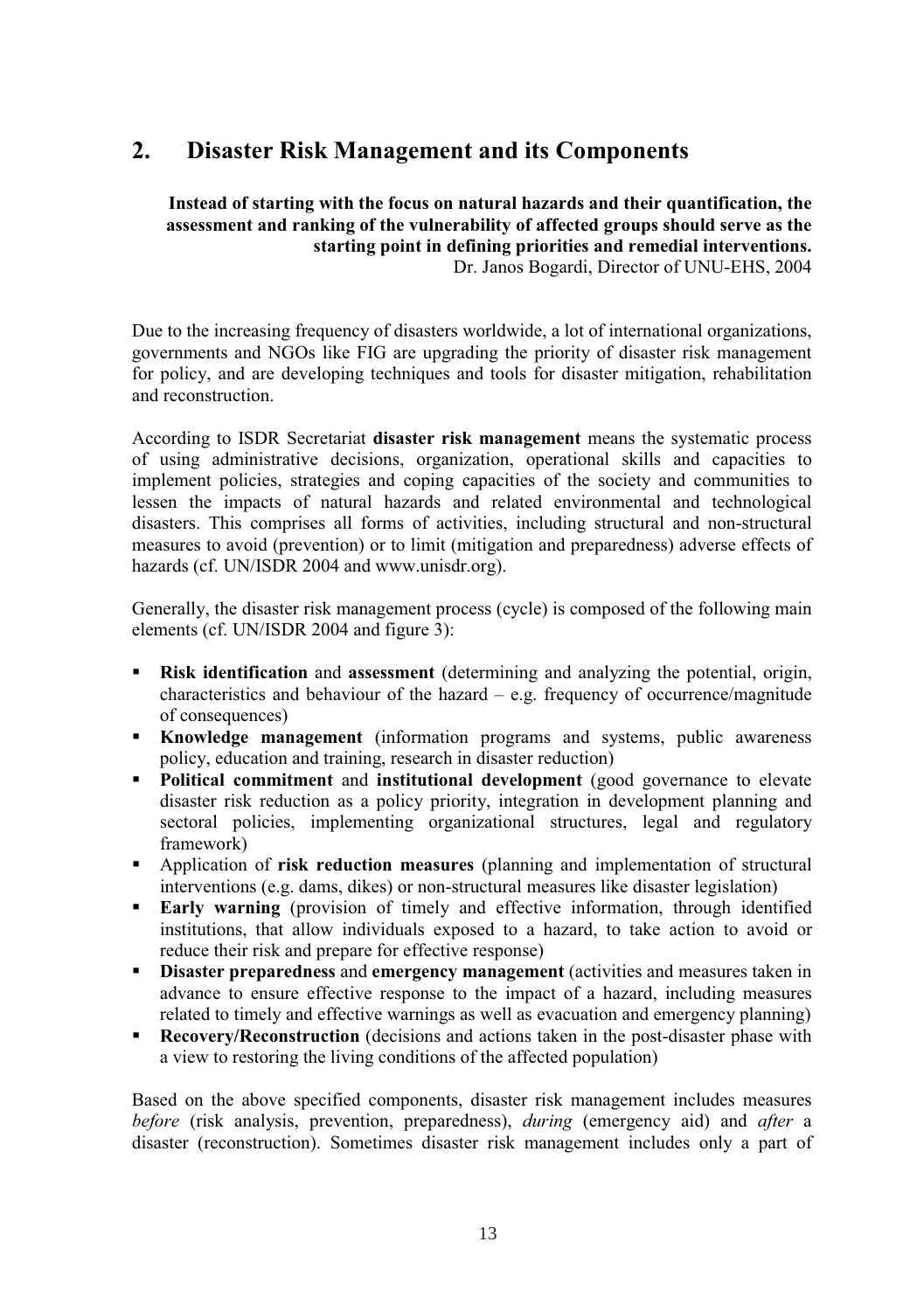disaster management, focusing on the *before* of the extreme natural event (cf. GTZ 2004, p. 18).

However, each risk reduction measure has to be evaluated regarding its technical functionality, economic costs and efficiency as well as social and ecological effects (ESPON 2005).



**Figure 3**: Key elements of disaster risk management

In the context of disaster risk management, various **activities and initiatives at national and international level** show the increasing relevance of disaster reduction, e.g. the United Nations International Strategy for Disaster Reduction (ISDR) as well as the Centre for Research on the Epidemiology of Disasters (CRED). The joint aim of all activities is to reduce the risk of social, economic and environmental impacts of natural hazards on vulnerable populations, within the broad context of sustainable development.

In addition, the United Nations Conference on Environment and Development, Rio de Janeiro (1992), the Millennium Development Goals (2000), the World Summit on Sustainable Development, Johannesburg (2002) and the World Conference on Disaster Reduction, Kobe (2005) have promoted improved linkages between sustainable development and disaster risk reduction. Besides the implementation of case studies, priority was given to create comprehensive guidelines that could be used by governments, international (partly non-governmental) organizations and society to help avert losses from natural and technological disasters.

However, as the latest disasters have clearly illustrated, more than ever a holistic approach to disaster risk management is needed in order to enhance resilience and reducing vulnerability to disasters. Scientists and engineers can contribute to this major challenge for disaster reduction by continuing and intensifying research on the natural processes and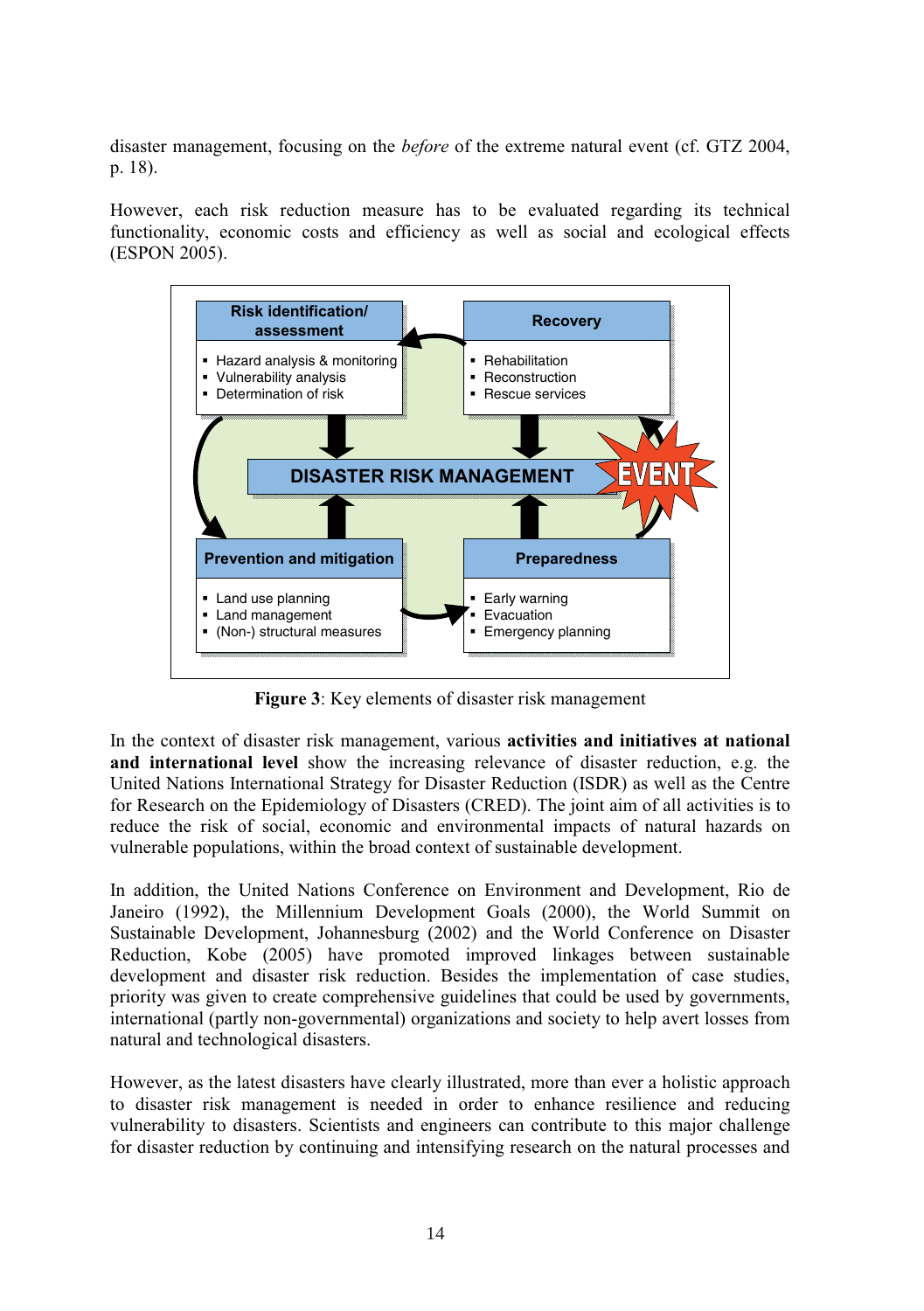creating new tools and models for all phases of a disaster. This includes for example the development of hazard mitigation strategies (e.g. sustainable land management) and data collection systems that provide real-time and high quality data for use in models for risk analysis, forecasting and early warning. The possible contribution of the surveying profession will be described in the following chapter.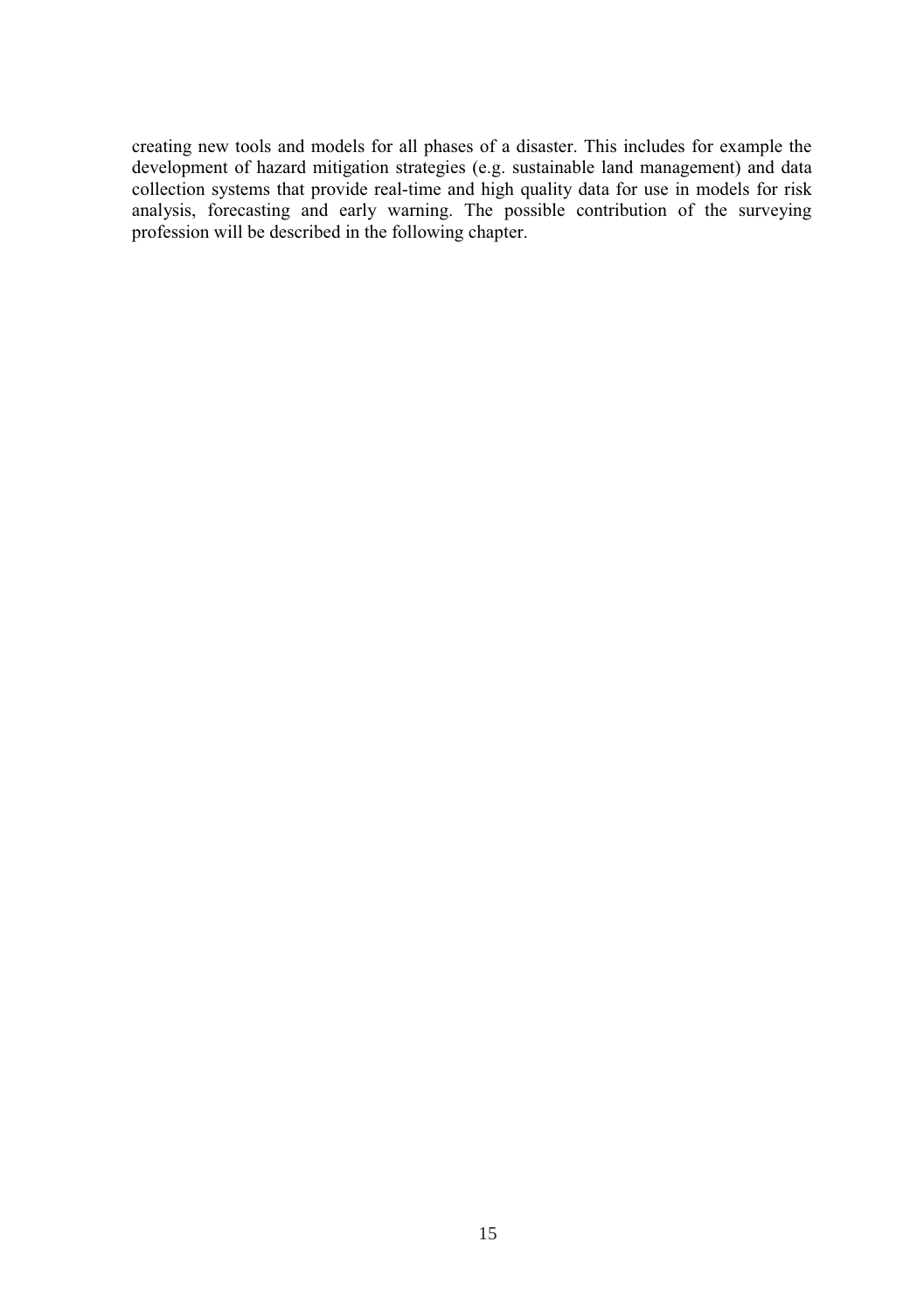## **3. The Need of the Surveying Profession in Dealing with Disasters**

**For thousands of years they measure, divide the earth, draw maps – surveyors and cartographers.**  Prof. Z. Adamczewski, Warsaw

#### **3.1 Introduction**

The modern surveyor can play an important role in the field of disaster risk management, although in most cases, the activities will take place as part of multi-disciplinary task forces.

**About 80 % of daily decisions** on national or local level, either in economy, finances / taxation, demography, spatial planning, environment, hazard areas, infrastructure, housing, cultural heritage, etc. **are spatially or geo-referenced**. That demonstrates clearly, surveying is a central pillar of each country and its economy (Magel 2005). Roberge has a more sceptical view of the situations in which surveyors get involved concerning disaster risk management: "Our contribution is neither spectacular nor glamorous. We are not under the spotlight like rescue teams, policemen, doctors, etc. Nevertheless, our role is no less important but merely, too often, unknown or misunderstood" (Roberge 2005).



**Figure 4**: The change of geodetic activities from traditional tasks to new methods (modified, according to Schulte 2005)

As visualized in figure 4, there is an irreversible **process of professional change** in surveying methods and applications in the past decades. Whereas the surveyor in former times (only) had profound knowledge in areas of work such as Earth sciences,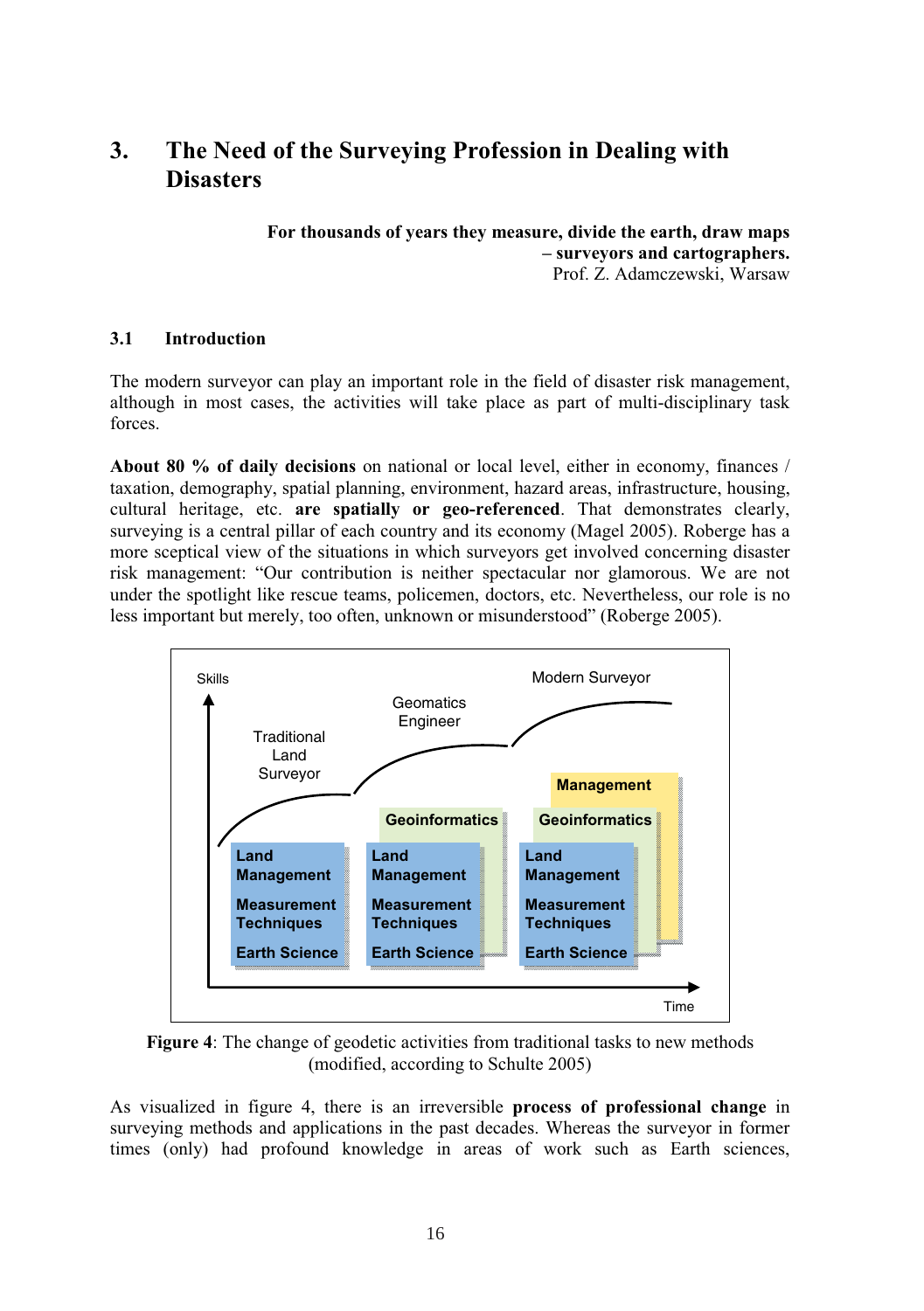measurement techniques and land management, the modern surveyor needs also skills in (geo-)informatics and management. Requirements are not only engineering know-how but also knowledge in business administration (planning, organizing, leading, co-ordinating and controlling) as well as the development and management of databases of geo-data. The modern surveying engineer assists in acquiring, managing, visualizing and analyzing geospatial data related to disasters. Combined with new technologies and methods, the challenging profession delivers the basic principles for disaster risk management within the disciplines geodetic engineering, satellite-based positioning, photogrammetry, remote sensing, geoinformatics and land management (fig. 5).



**Figure 5**: The need of surveying methods and applications for disaster risk management

However, the five geodetic disciplines listed in figure 5 have to be seen in close interrelationship. The key for success lies in the collaboration and networking between the different disciplines and techniques, e.g. because of the fact that geographic information systems use airborne and satellite data as well as radar and (multi-spectral) images. Of course, as already mentioned, not only the surveyor can contribute to the prevention and mitigation of disasters. The multi-sectoral and interdisciplinary approach to disaster reduction requires interaction, co-operation and partnerships among all related stakeholders and institutions (i.e. local authorities, civil society and private sector).

The following chapters want to enumerate the geodetic contribution in the field of disaster risk management. They will show us that, due to the versatility of our profession, the tasks of a surveyor can be seen primarily in four groups of objects: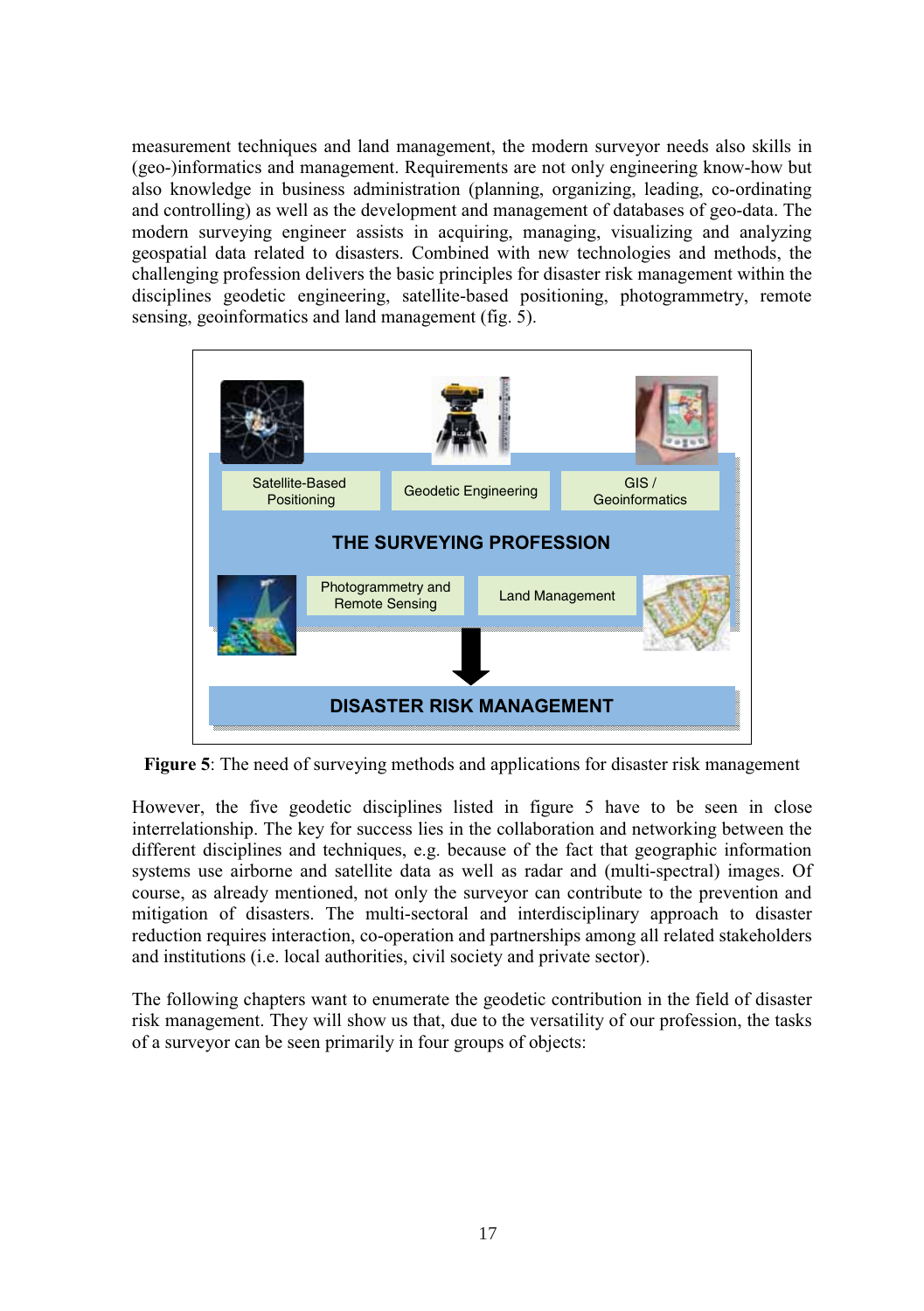- I **Acquisition of disaster-relevant data** by using different data sources such as airborne and satellite data; radar and (multi-spectral) images
- II **Hazard assessment** and design of **monitoring** and/or **early warning systems** as part of **Geographic Information Systems (GIS)** and other computer-based information systems
- III Development and implementation of **preventive measures of land use planning and land management** to reduce disaster damage
- IV **Cadastral reconstruction** using **Global Positioning Systems (GPS/GLONASS)**  and/or **Tacheometry** in the post-disaster phase

Especially tools to monitor the risk evolution process are very important. Disaster reduction measures should be based on continuous assessment of vulnerability and hazards, including a vulnerability/hazard analysis and monitoring. Photogrammetry, for instance, is an efficient tool in the monitoring of spatial objects like volcanoes or mass movements with respect to location form and size (Altan 2005, p. 311). The surveyor as an expert in geoinformatics can support the first steps of the disaster risk management cycle, establishing geographic information systems for risk analysis, monitoring and early warning systems. Besides that, virtual 3D city models can provide important information in case of severe destruction of infrastructure to facilitate localization in indoor and outdoor navigation (Kolbe, Gröger, Plümer 2005).

Furthermore, land use and urban planning can help to mitigate disasters and reduce risks by avoiding construction of settlements and key facilities in hazard prone areas, control of population density and expansion.

In the post-disaster phase surveyors' contribution of cadastral reconstruction to the redevelopment of the affected areas is needed. Haroen/Achmad/Rusmawar explain the new cadastral approaches after the tsunami and earthquake in Aceh (Haroen et al 2005). A surveyor as an urban planner can contribute to the rehabilitation of housing, infrastructure and public facilities and to reduce the future vulnerabilities of human settlements.

#### **3.2 Geodetic Engineering and Satellite-Based Positioning**

#### **Monitoring and Early Warning using Geodetic Measurement Techniques and Satellite Based Positioning**

The main focus of disaster risk management is often dedicated to monitoring of objects, areas, regions or even the whole earth with the aim to give warning to the people that may be affected by a disaster at right time. In general we talk about early warning systems. Early-warning-systems are essential for almost all natural and human-made disasters as mentioned in chapter 1.1. Exemplary catastrophes that are monitored and forecasted by geodetic means are mentioned in the following: earthquake, volcanic eruption, landslide, tsunami, dam or bridge failures.

Obviously to build up early warning system one requires highly interdisciplinary teams: different scientists and engineers have to work together. If one is talking e.g. about tsunamis one needs geologists, geophysicists, hydrologists; to avoid bridge failures the knowledge of civil engineers is non refusable. But in parallel to all monitoring tasks is the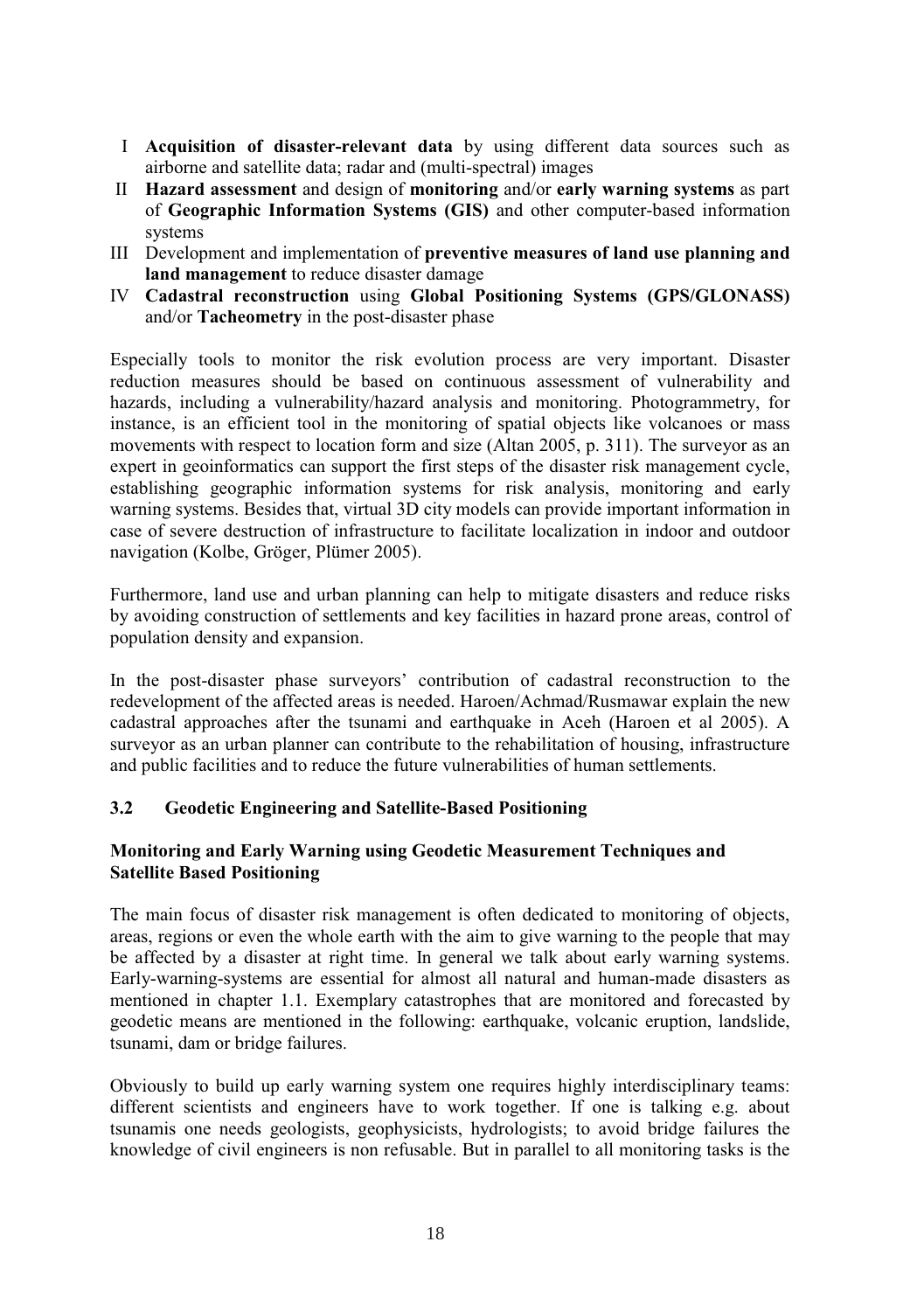need for geometric quantities in the sense e.g. of positions of objects in absolute sense or in relation to other objects or in distances between points on one object. To measure positions and other geometry related quantities a surveyor is needed to design, develop and implement the respective measurement systems as well as to evaluate and analyse the measured quantities. Therefore the knowledge of a geodetic engineer is non substitutable in any of the named early warning applications.

#### **The Contribution of the Surveying Profession**

As written before the main role of the surveyor is the one as a geodetic engineer that cooperates in an interdisciplinary team. One's duty is to deliver the geometric quantities required and – even more important – to describe the quality of the data in a way the other partners of the team may understand it and use it for their interpretation and their catastrophe forecasting models. Some of the most important tasks carried through by **the surveyor as a geodetic engineer** are:

- design, development and implementation of measurement systems on the basis of the dynamic object model using e.g. methods of sensitivity analysis,
- process, evaluate and adjust the geodetic measurements, including models and analysis of time-dependent measurements as well as deformation analysis,
- develop and implement algorithms for data fusion, partly in cooperation with other disciplines that deliver measurement data too (e.g. geotechnical measurements),
- model, describe, measure and propagate the quality of geodetic data,
- manage and visualise measurements and results as well as
- coming to decision within the disaster risk management process in an interdisciplinary team.

The measurement instruments used for early warning systems depend on the required quality especially the accuracy demands as well as to the extension and the environment of the monitored object, area or region. So for tasks as early warning with respect to tsunamis or volcanic eruptions large areas or regions are monitored. Here satellite based positioning methods are applied. For small extensions as valid for constructions like bridges or dams and for e.g. landslides higher accuracy is required, so that tacheometers as well as other specialised instruments like digital levels, tiltmeters or inclinometers are in use. For an overview we refer to Foppe et al. (2004).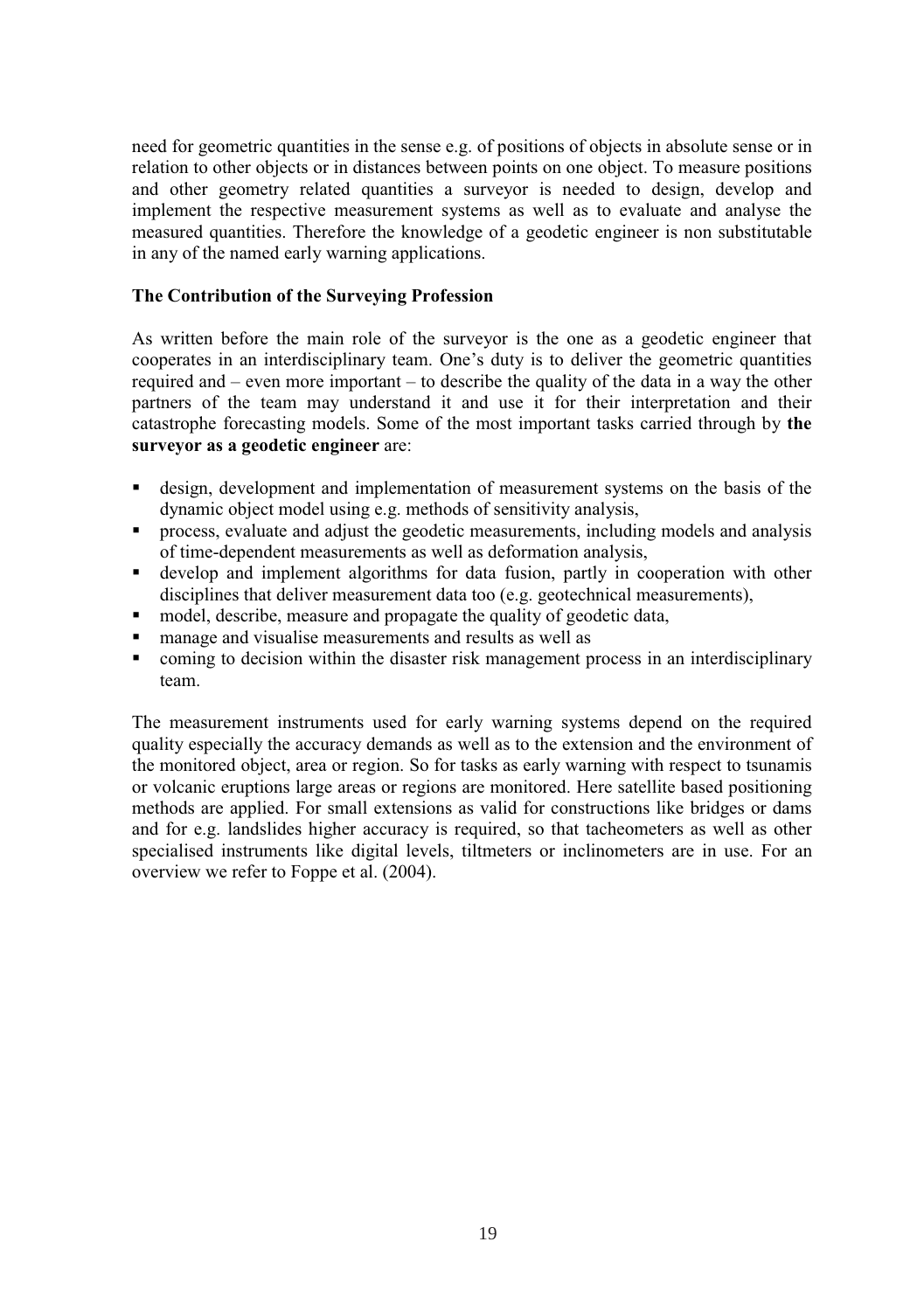

**Figure 6**: Measurement instruments in relation to accuracy and object expansion (Source: Foppe et al. 2004)

#### **Good-Practice-Examples**

#### *Monitoring of slopes with respect to landslides*

One typical example regarding early warning is the monitoring of slopes with respect to possible landslides. Regarding the behaviour of the slope one has to consider the landslide classification by the UNESCO Working Group for World Landslide Inventory (fig. 7) for the modelling as well as further information regarding the geological and tectonic background of the slope.



**Figure 7**: Classification of landslides according to UNESCO Working Group for World Landslide Inventory (Source: Foppe & Schwieger, 2000)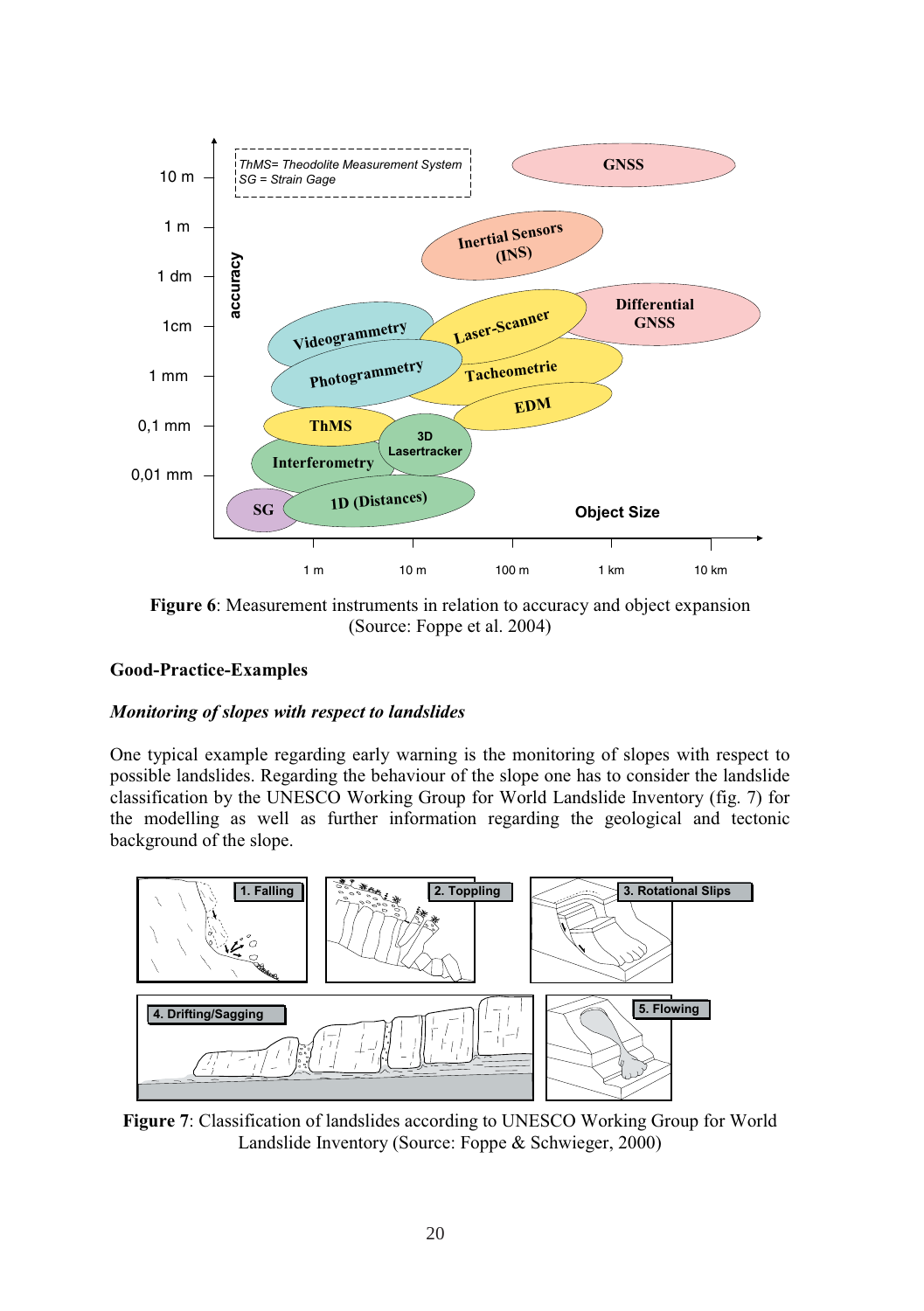For this we need interdisciplinary teams consisting of geodesists and geologists. One of the first projects dealing with interdisciplinary research work was the "Geotechnical Information System" in cooperation of geologists from the Geological Institute Mainz and geodesist from the Geodetic Institute Hannover (Foppe & Matthesius, 1994). The objective of the project was fast and precise monitoring of the actual state of the monitored slope. Different slopes in south Germany were investigated within this project. The geodetic as well as the geotechnical measurements were integrated in one information system that allows the analysis and interpretation of the results. The geodetic engineers were responsible for building up a Geotechnical Information System including data acquisition, management and deformation analysis.

This interdisciplinary cooperation example has taken its continuation in several scientific projects as well as practical implementations leading to an integration of the geodetic engineer into landslide monitoring projects due to his knowledge about data acquisition, data processing and modelling of the likely sliding slope. As an example the new project InterRisk (Integrative Landslide Risk Analysis and Perception in the Swabian Alb) as cooperation between geologists, geographers and geodesists may be given. Here among other things the derivation of correlations between external factors like rain fall and geometric quantities, the measured deformations, are under research (e.g. InterRisk 2006, Schauerte et al. 2006).

#### *Tsunami Warning System*

On a larger scale tsunami warning systems are currently of high interest. For example the GeoForschungsZentrum Potsdam (GFZ) will co-develop a part of the IOTWS (Indian Ocean Tsunami Warning System) near Indonesia. This development is a German-Indonesian cooperation called GITEWS (German Indonesian Tsunami Early Warning System) granted by the German government (BMBF 2004).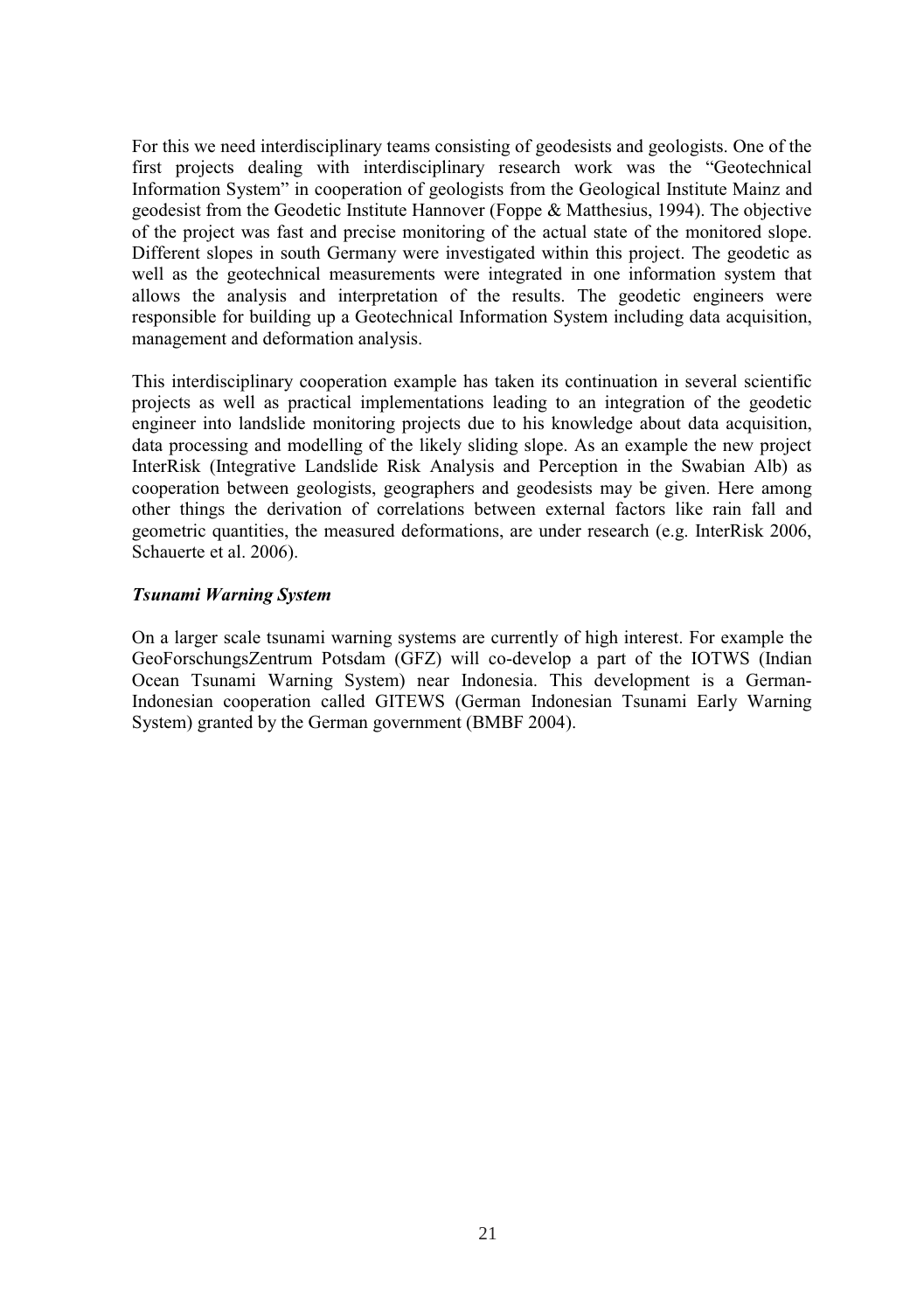

**Figure 8**: Indian Ocean Tsunami Warning System (Source: GFZ 2006)

The system will integrate terrestrial observation techniques like seismometers and tide gauge measurements by GPS as well as marine measurements on GPS buoys and with ocean bottom pressure sensors and the processing centre in Indonesia (compare fig. 8). The base is the already available global earthquake monitoring system of GFZ and its also available real-time communication technique. Overall the system consists of four chain links: the data acquisition, the data processing, the validation and the warning component. The final implemented system will have an open and modular character to ensure the possibility to be further enlarged without problems.

The development and implementation of the system is accompanied by capacity building in the sense of training of local scientists, engineers and decision makers in Indonesia regarding measurement techniques, tsunami modelling and information processing. In this way the technical objectives of the GITEWS are supplemented by additional efforts aiming to develop human skills to reduce the level of risk in Indonesia.

The GITEWS team is highly interdisciplinary consisting of geophysicists, hydrologists, computer scientists and of course geodetic engineers. The positive fact is that the scientists and engineers of this project have already done research in the same organisation like GFZ before project start. This illustrates the importance of interdisciplinary research centres for activities regarding disaster risk management and especially early warning systems.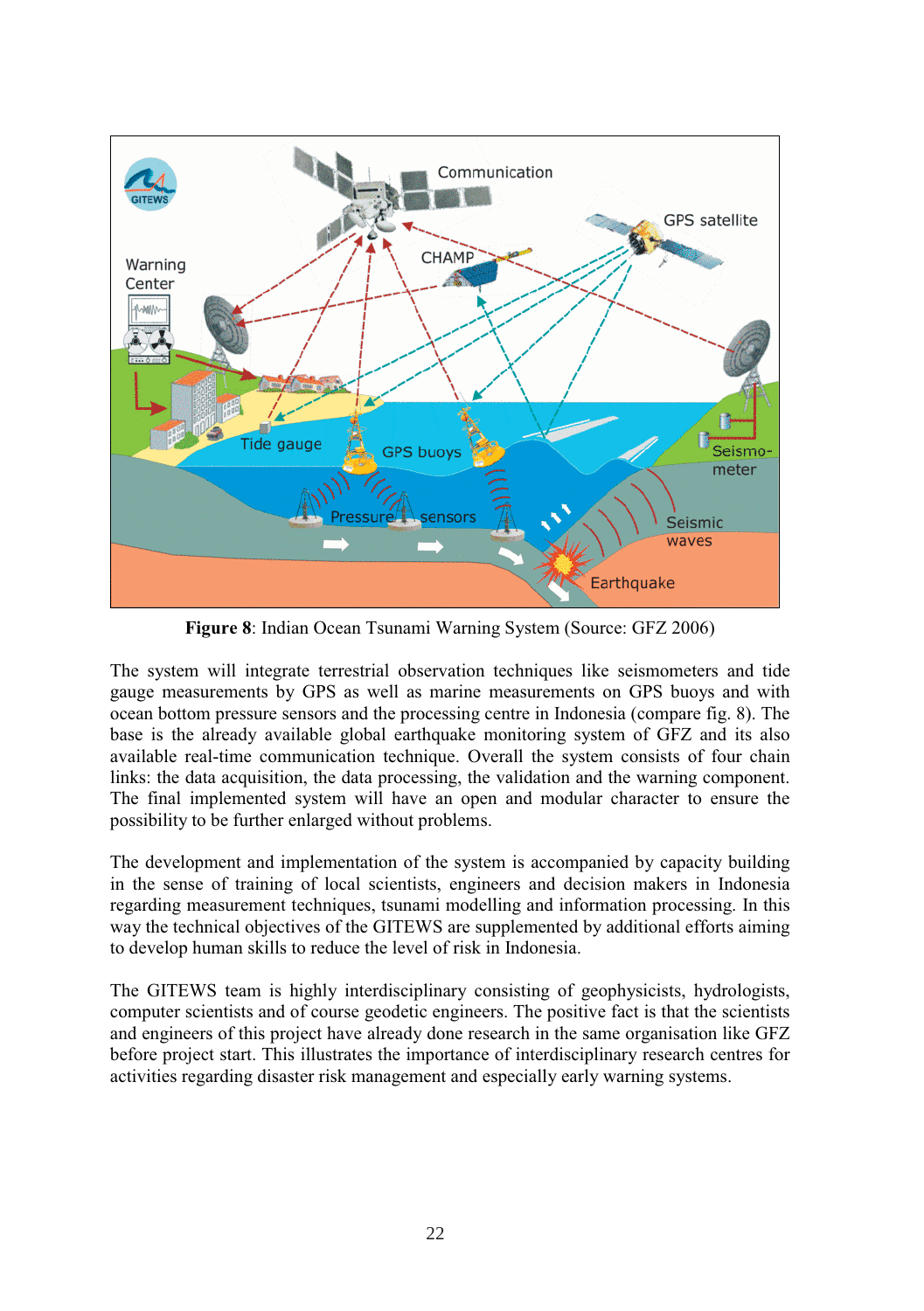#### **The Way Forward**

Still surveyors are seen as supplier of measured geometric data. This has to be changed dramatically. The geodetic engineer has to be an equal partner within the discussions. Even more the surveyor may play in important part in the decision process, since in general he delivers the respective geometric information that is essential for releasing an alarm in any early warning system. In other words the geodetic measurements drive the emergency planning tasks thus steering the whole process of disaster risk management in case of an impending event. This leads to the conclusion that the surveyor should be one of the key decision makers in any monitoring and early warning team.

Additionally the knowledge of surveyors regarding modelling of dynamic systems like construction or slopes should lead to an equal role for the evaluation and optimization of these dynamic models describing the behaviour of the monitored objects. In general the specialists that collaborate with the surveyors see any involvement into "their" objects and processes as a danger for their profession. This means that a civil engineer does not like discuss their dynamic construction models with geodesists and that geologists do the same with landslide models. We have to explain to our colleagues that a win-win situation is generated in case of shared knowledge. The interdisciplinary cooperation would be even more purposeful. Finally the assessment of risks would be possible with the help of geodesists in case of a real interdisciplinary cooperation.

#### **3.3 Photogrammetry and Remote Sensing**

Photogrammetry is an efficient tool in monitoring spatial objects due to location, form and shape. Its main advantage to other measuring techniques lies in the fact that the measurement is done on the images and indirect measuring possibility opens the users of this method a wide range of application possibilities. One of the contributions is the use of **terrestrial photogrammetric methods** to determine the monitoring, documenting and analyzing the damages in the structures after an earthquake. Today with the help of digital data capturing, on-line processing techniques and automation of data evaluation by means of image analysis and matching techniques is enabled. In this context **3D-object reconstruction techniques**, classification or image detection and their integration into a deformation analysis procedure using information system technology is used. So after a short time and nearly on-line the deformations of the building can be determined and obtained, the displacements values are controlled with the values given in the "Structural Codes". With this very fast data acquisition technique the civil engineers gain an efficient tool to determine whether a damaged building will be kept for retrofitting or be demolished.

**Aerial photogrammetric data acquisition techniques** give very accurate data about the damaged area and are a very good tool for coordinating rescue operations after a disaster. The data gaining method named as LIDAR (= LIght Detection And Ranging) is a weather and day light independent method which provides data very fast and enables to detect the damaged parts of a city or residential areas automatically.

**Earth observation satellites** have demonstrated their utility in providing data for a wide range of applications in disaster risk management. Pre-disaster uses include risk analysis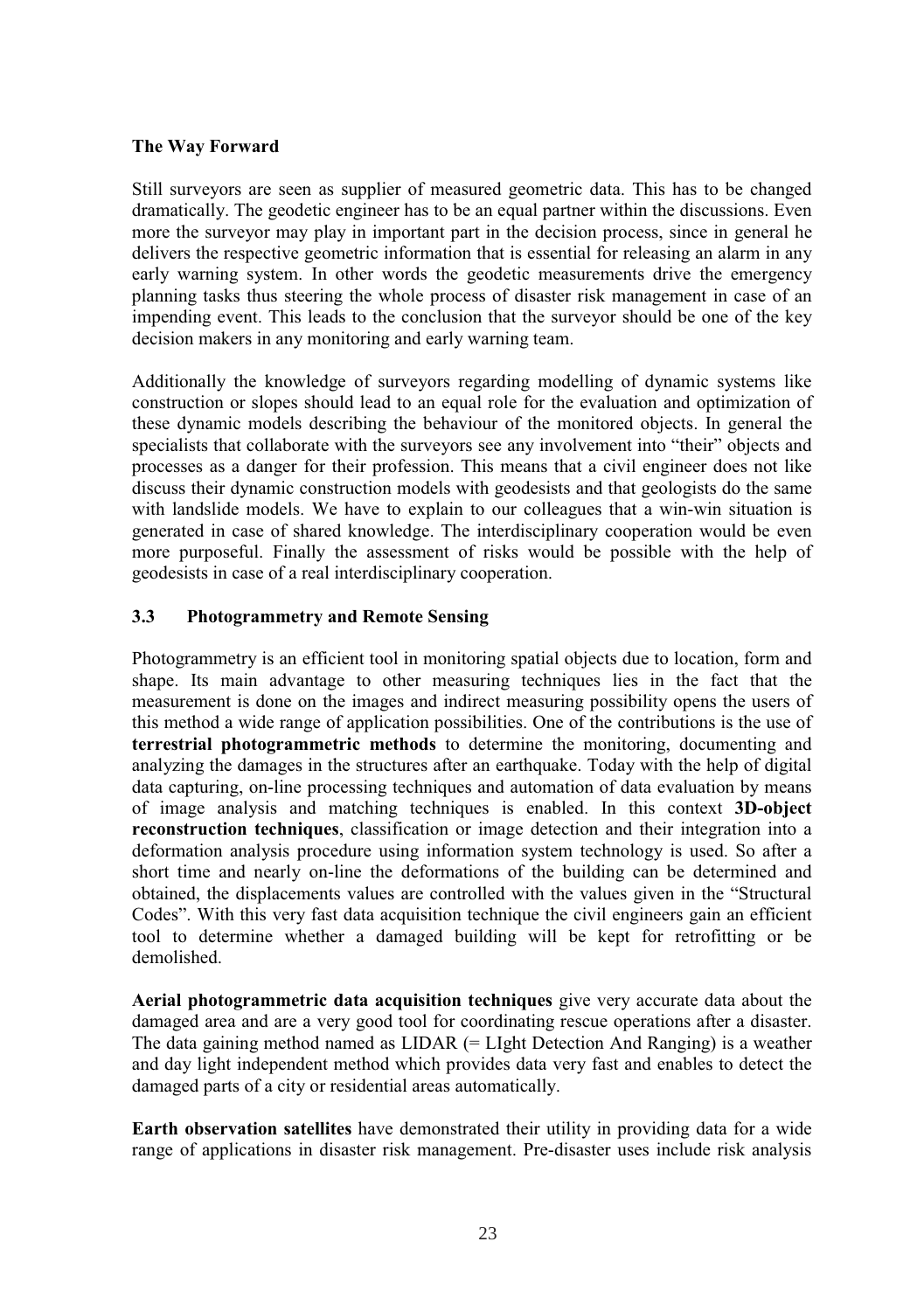and mapping; disaster warning, such as cyclone tracking, drought monitoring, the extent of damage due to volcanic eruptions, oil spills, forest fires and the spread of desertification; and disaster assessment, including flood monitoring and assessment, estimation of crop and forestry damages, and monitoring of land use/change in the aftermath of disasters. Remotely sensed data also provide a historical database from which hazard maps can be compiled, indicating which areas are potentially vulnerable. Information from satellites is often combined with other relevant data in geographic information systems (GIS) in order to carry out risk analysis and assessment. GIS can be used to model various hazard and risk scenarios for the future planning and the development of an area.



**Photo 3**: High Resolution QuickBird image of the devastated area – Tsunami in Southeast Asia, December 26, 2004 (Source: Prof. Altan)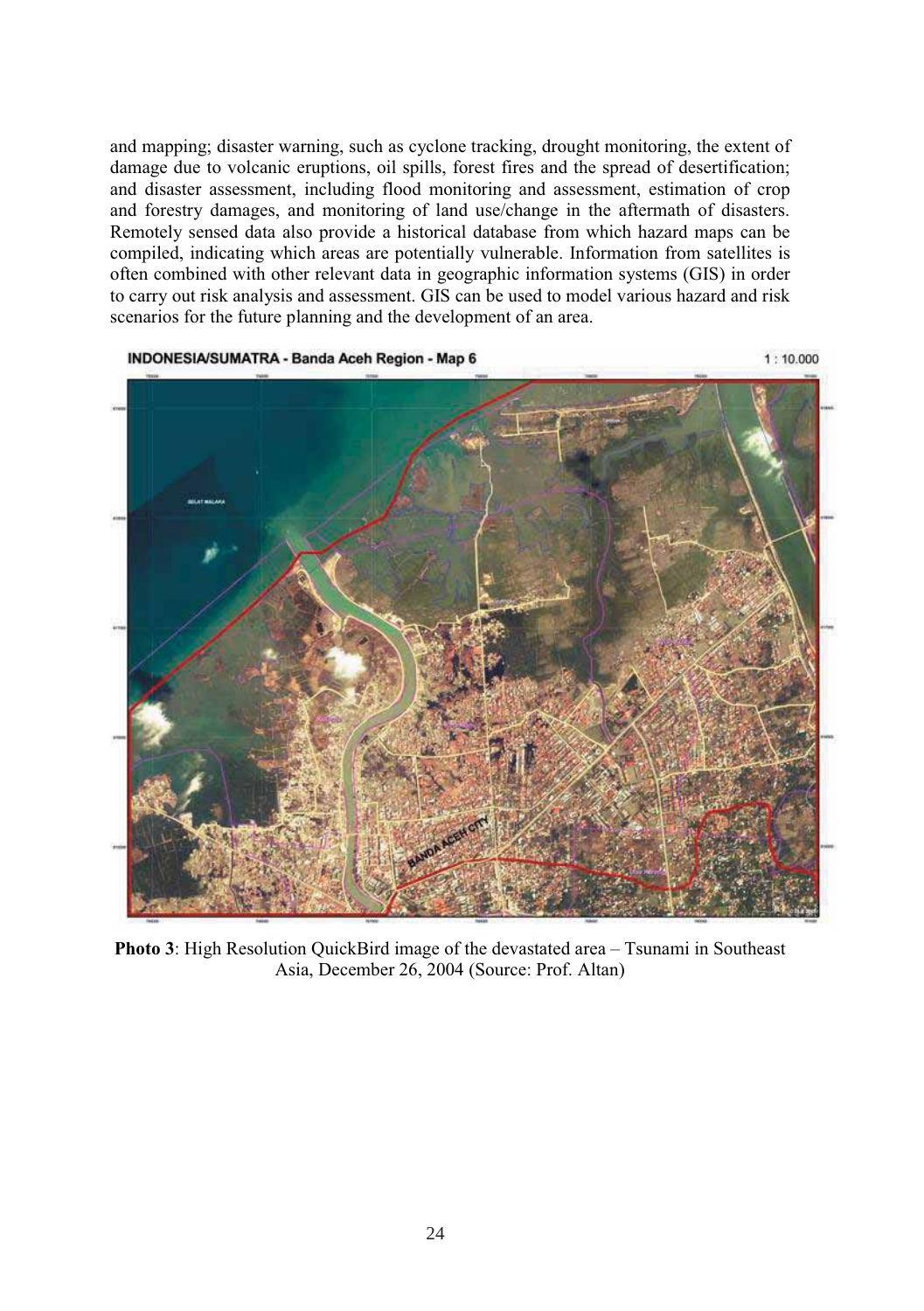A proposed concept of a geo-space system for prediction and monitoring earthquakes and other natural and man-made catastrophes, which is based on a system capable of monitoring precursors of earthquakes in the ionosphere and magnetosphere of the Earth and using these precursors to make short-term forecast of earthquakes. Investigations on the interaction between ionosphere's F layer variations and different variations occurring in circumterrestrial environment (atmosphere, ionosphere and magnetosphere) associated with seismic activity, and detected by means of ground base and satellite monitoring. This method and others like GPS measurements for long distances are providing useful parameters for earthquake forecasting.

Realizing the fact that the remotely sensed data can help very much for the disaster risk management, at its forty-fourth session, the Committee on the Peaceful Uses of Outer Space agreed to establish action teams composed of interested Member States in order to implement the recommendations of the Third United Nations Conference on the Exploration and Peaceful Uses of Outer Space (UNISPACE III). One of the action teams focused on studying and recommending the implementation of an integrated operational global system, especially through international cooperation, to manage natural disaster mitigation, relief and prevention efforts through Earth observation, communications and other space-related services, making maximum use of existing capabilities and filling gaps in worldwide coverage. Several UN Member States expressed their support for the work being carried out by the action team, emphasizing the importance of creating an entity (DIMISCO; Disaster Management International Space Coordination Organization) in that it could promote more effectively the **application of space technology in disaster reduction and management** at the global level, and in developing countries in particular, and their preference of setting up such an entity under the umbrella of the United Nations in order to guarantee universal access. It is planned that the proposed entity will be operational on 1 January 2007.

#### **3.4 GIS and Geoinformatics**

**Spatial Data Information** is one of the core subjects in disaster prevention and emergency aid. To guarantee, e.g., for speed and efficiency of rescue operations all information should be available at a glance in the control units and in the mobile rescue units as well. In an emergency case, not only the location of the event but many other information is needed, like ,How many people are affected?', ,Which road network is available?', ,Can the location be reached by vehicles?' , Where are the most nearby hospitals located?' , How much and which kind of capacity do the hospitals have?' Such and many other questions can be answered very quickly if and only if reliable spatial data are available in digital form and if the data are processed in a powerful Geo Information System (GIS).

Recently, many **IT developments** took place which can help to speed up the information flow considerably. The **availability of Internet** access points, the widely common IT infrastructure within the Internet, the standardisation process defining spatial data processing procedures all together provide for the IT base of a spatial data infrastructure to support a powerful spatial information management which can be used as a valuable source of suitable disaster management. The spatial data infrastructure should be consistently implemented across sub-national and national boundaries because disaster areas typically do not coincide with administration boundaries.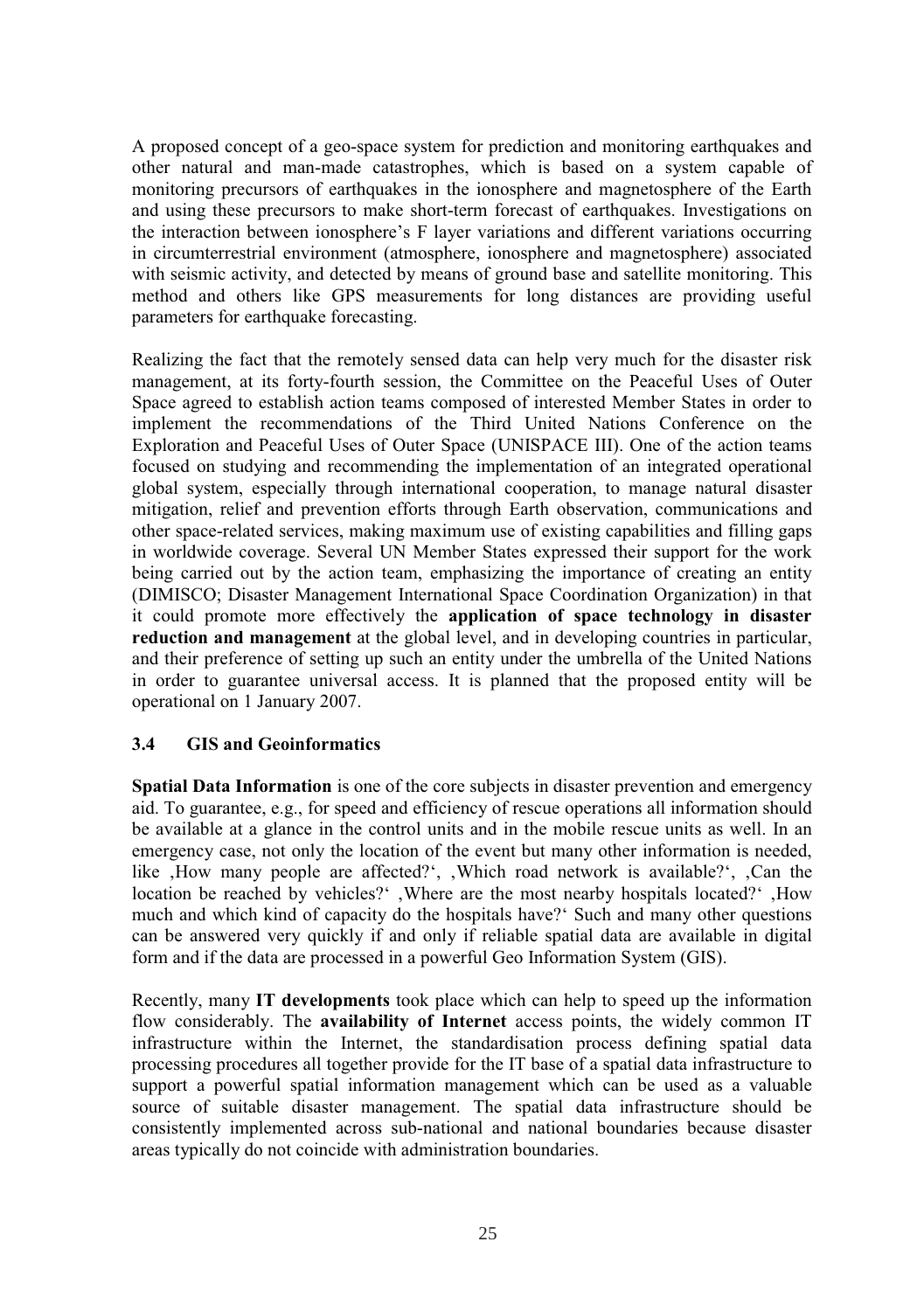Geo Information Systems can help to support all phases of emergency management, like mitigation, preparedness, response and even recovery.

Depending on the specific tasks, **different types of GIS** are to be used:

- Spatial information portals and data warehouses
- Modelling and simulation systems
- Monitoring and early warning systems
- Planning support systems

**Special tasks** which can be performed in such a GIS system may include:

- Use of spatial data and object related data from various sources
- Integration of mobile action force information in near real-time
- Providing adequately processed intersected data including decision support signals for control centres and field staff
- **Information retrieval support**
- **Information intersection support**
- Decision process support
- Scenario projection of retrieved intersected information
- Database of predefined scenarios
- Extension of existing databases and cadastres
- Connection of existing disaster management systems via open standard interface
- **Logging of activities for the purpose of documentation**

#### **Contribution of the Surveying Profession**

Traditional skills of a surveyor, like **quality awareness**, are a valuable contribution and can help to support the quality assurance of spatial data and of spatial information processes as well. Spatial data processing needs the **data management capabilities** of surveyors. In the field of land information systems, surveyors possess a sound experience in maintaining huge spatial databases at a very high level of reliability since a long time. This knowledge can be used to support the implementation of other but, technically spoken, similar spatial information systems which provide for an absolutely indispensable base for the effective disaster risk management.

#### **Good-Practice-Example**

The given figures show a prototype of how to request and receive an automatic access route generation via Internet under the conditions of an upcoming emergency case. The syntax of such a request is given in GML notation, the result obtained by the request is shown as a computer screen shot.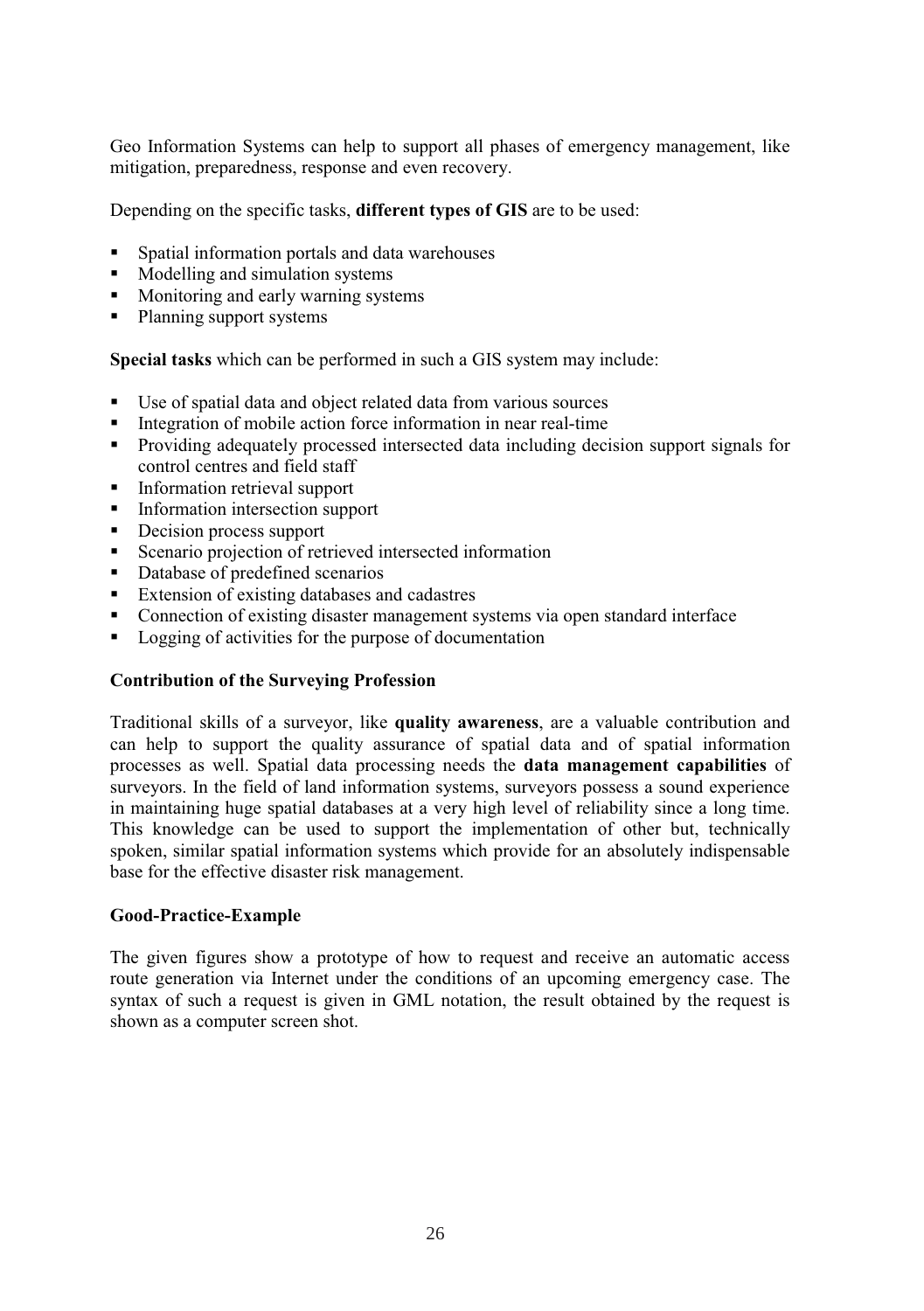

**Figure 9**: Emergency route service, a special routing system adapted to the needs of emergency aid



**Figure 10**: GML Geography Mark-up Language notation, the IT base of interoperability between different partners in emergencies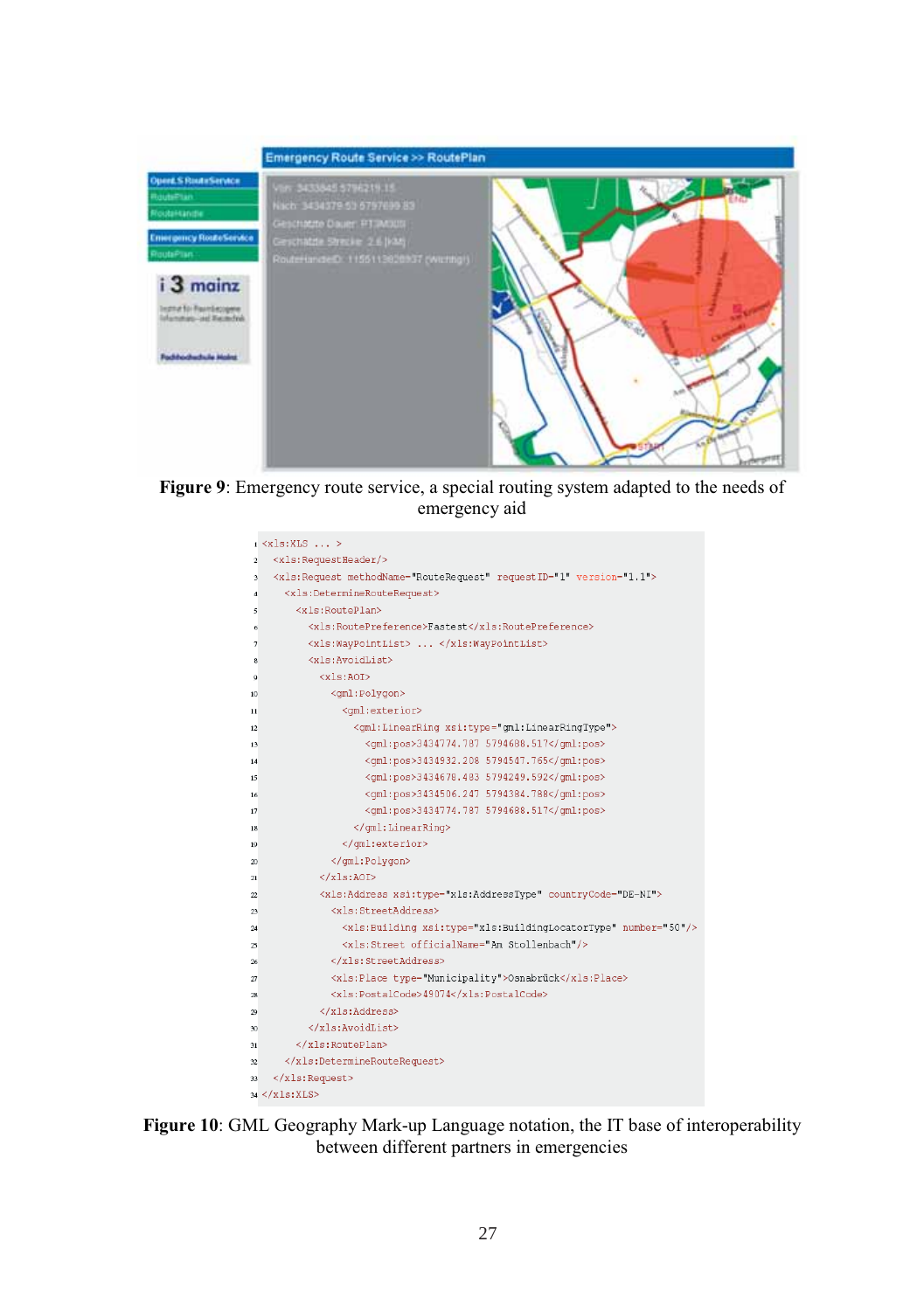#### **3.5 Land Management and Land Use Planning**

#### **Land Management and Land Use Planning as a Tool of Risk Prevention**

Land is an ultimate natural resource, without it life on earth cannot be sustained. As a result of the dramatic increase in population growth and poverty especially in the developing countries, people increasingly settle and farm in disaster-prone areas, where land is often more fertile in comparison to other locations. The consequences are dramatic: A great number of people are vulnerable to extreme natural events due to a lack of land use planning.

In the context of disaster risk management effective land management and land use planning can help to mitigate disasters and reduce risks by avoiding human settlements in hazard prone areas, control of population density and expansion.

Generally, **land management** can be defined as the process of managing the use and development of land resources in a sustainable way, or in other words is the process by which the resources of land are put into good effect (UN/ECE 1996, p. 13). It contains all activities associated with the management of land and natural resources that are required to achieve sustainable development (Enemark 2005) and contributes particularly to safeguard property rights and property accessibility. To attain these goals the complex and interdisciplinary concept of land management includes the four areas (according to Enemark 2004, 2005):

- *Land tenure* (securing and transferring rights in land and natural resources),
- *Land value* (valuation and taxation of land and properties),
- *Land use* (planning and control of the use of land and natural resources) and
- *Land development* (implementing utilities, infrastructure and construction planning).

Unfortunately, these instruments have often been used with little regard to the exposure of disaster risk. Non-existent or inadequate land use planning has contributed to increasing the vulnerability of communities exposed to hazards (UN/ISDR 2004, p. 315). Nevertheless, there are many ways in which risk reduction can be integrated into land management and the land use planning process helping to minimize human and economic losses as well as environmental degradation due to disasters. Among others, the following **tools and strategies of land use and land development** can be mentioned:

- Identification of disaster-prone areas as well as alternative sites that are more suitable for development,
- Controlling the type of land use and land development in such areas (by land use regulations and building codes),
- Retrofitting and building of settlements and homes adapted to disaster conditions,
- Relocation of population vulnerable to disasters,
- Engineering measures and construction of hazard-resistant and/or protective structures and infrastructure.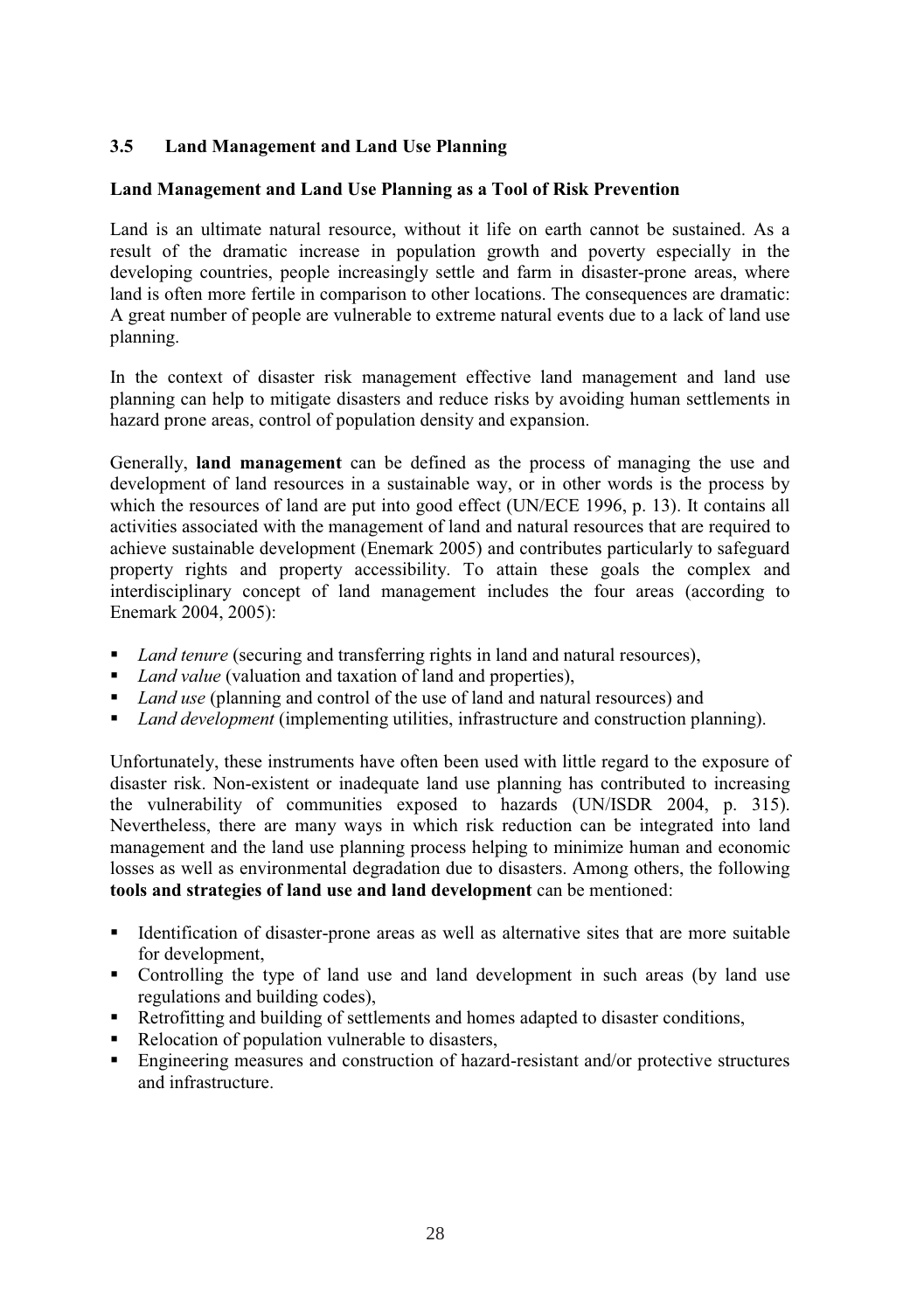In addition to these *direct measures* of land management to reduce the physical vulnerability of households and infrastructure, *indirect measures* can be a basis for sustainable development and risk mitigation:

- *Social* benefit through public participation in land use management practices,
- **Precautionary** *environmental* protection by reduction of soil sealing and by protection of environmentally sensitive areas as well as
- **Economic** viability through decentralized development with a poly-centric settlement structure (cf. Kötter 2003).

#### **The Way Forward**

As described above, an integrative and comprehensive approach of methods for disaster reduction on the one hand and the strategies of land use planning and land management on the other hand is missing so far. Improved land use and land management strategies and instruments are needed that combine the land administration/cadastre/land development function with the process of disaster risk management. Therefore, especially security of land tenure, access to land and control of land use in hazard-prone areas are central issues to minimize vulnerability of populations to future crisis and disasters. This includes **creation and adoption of a comprehensive policy on land management** with regard to disaster prevention and mitigation as well as sustainable development (cf. figure 11).



**Figure 11**: Sustainable land use management as a tool for risk reduction (modified, according to Enemark 2004, p. 8)

However, the first steps in achieving these goals have been taken. Institutional and public awareness is increasing. The implementation of sustainable land management will help to promote economic and social development in both urban and rural areas and will lead to a better disaster reduction.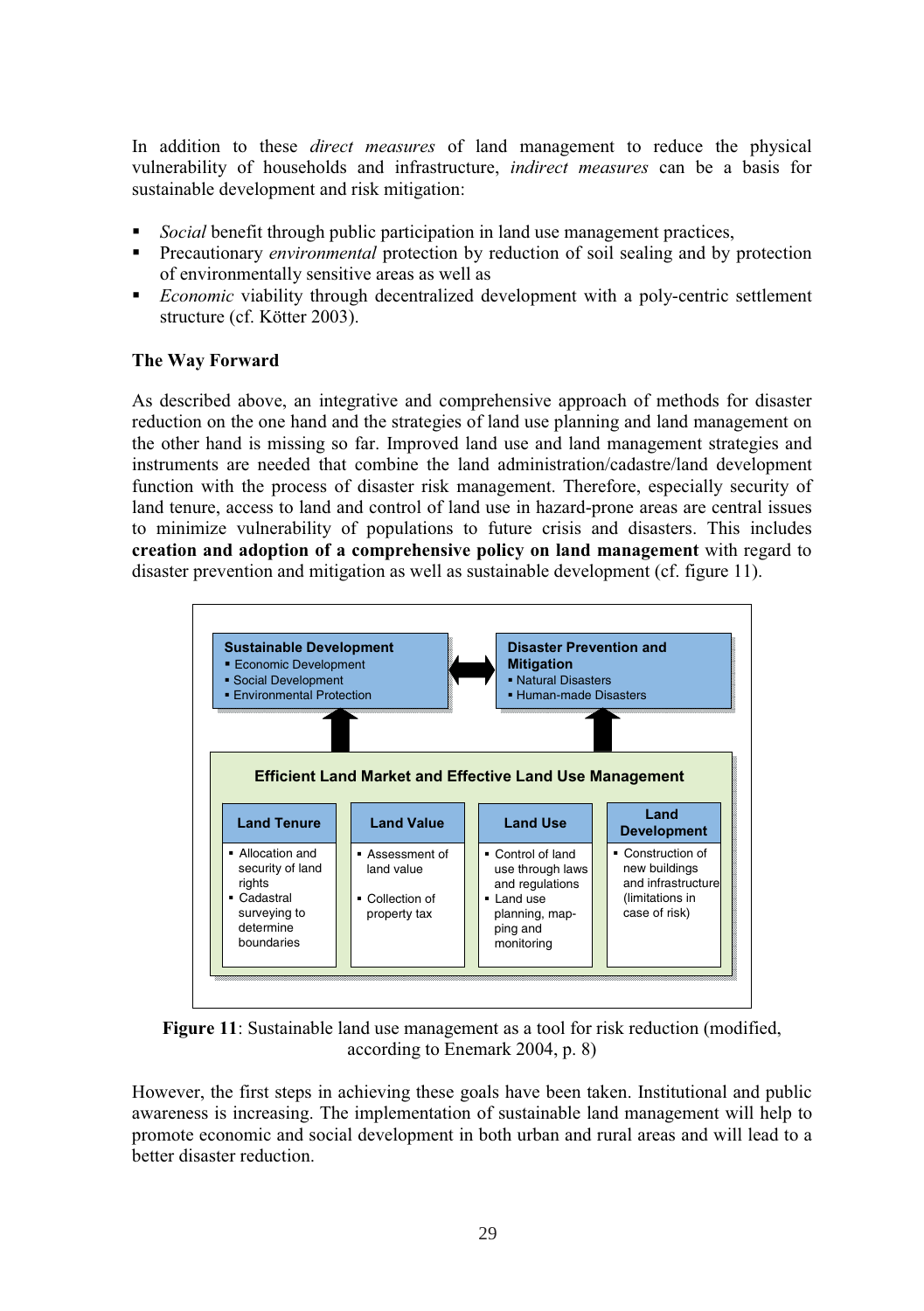Whereas current disaster management strategies tend to favour structural measures (engineering solutions), one can notice a change of paradigm towards non-structural measures such as land use and building regulations or special disaster legislation. Concerning flood prevention, for example, the key objective is to leave more room for rivers, particularly for their natural flood plains, or to give the space back to them. To achieve this goal, measures for moving dikes further away from river banks as well as conservation or restoration of flood plains have to be implemented in the flood protection strategies. This includes certain restrictions on the construction of buildings in areas classified as "at risk of flooding" and agricultural use in high-risk areas (Friesecke 2004).

#### **Contribution of the Surveying Profession**

With its specialized skills the professional surveyor can substantially contribute to helping to mitigate disasters and to reduce risk. Requirements are not only engineering know-how but also the surveyors' variety of skills and knowledge in urban and rural planning, land management and development, building and land law, real estate and business administration, ecology, nature and landscape conservation as well as social competence. Among other things, **the surveyor as a land manager**

- develops effective land use concepts that are necessary for a sustainable urban and rural development,
- coordinates and directs the complex procedures of land consolidation, land registration and land reallocation,
- creates sustainable infrastructural, economic and ecological conditions for developing urban and rural areas and solving land use conflicts,
- coordinates public-private agreements in order to use land in a economic, ecological and social way and
- undertakes damage assessment of the destroyed or harmed buildings and public facilities in the aftermath of a disaster.

However, it's not the surveyor alone, who contributes to disaster risk management with special regard to land management. Land management and land use planning are interdisciplinary tasks that shift the responsibility for the described strategies and measures on various occupational groups.

#### **Good-Practice-Example**

#### *Flood Prevention by Land Consolidation*

Land consolidation can be an effective instrument in rural development for preventative risk reduction. On the one hand, it can facilitate the creation of competitive agricultural production arrangements by enabling farmers to have farms with fewer parcels that are larger and better shaped, and to expand the size of their property. But, on the other hand, because of the growing importance of flood protection, land consolidation has become an increasingly important instrument in increasing water storage capacity, redeveloping flood plains and renaturalizing rivers.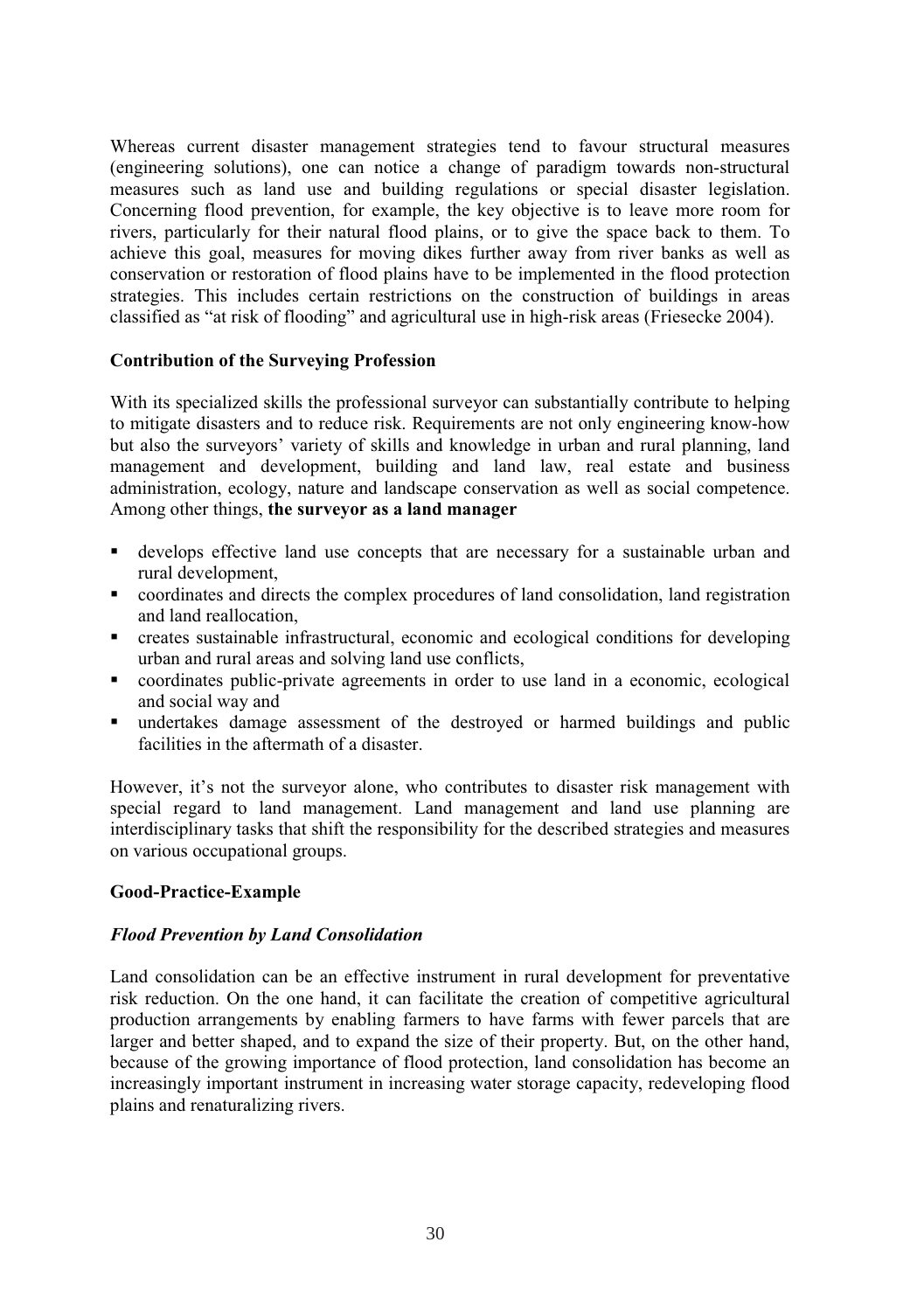In reference to flood risk management, efficient and long-term land consolidation combines water management, regional planning and rural development, agriculture and nature conservation measures in an interdisciplinary concept. Concerning flood prevention, the "new" objectives are:

| Land Consolidation as a Tool of Flood Risk Prevention                                                   |  |  |  |  |
|---------------------------------------------------------------------------------------------------------|--|--|--|--|
| Increase of water storage capacity                                                                      |  |  |  |  |
| Relocation of dikes                                                                                     |  |  |  |  |
| Redevelopment of flood plains                                                                           |  |  |  |  |
| Renaturalization of rivers, restoration of small streams                                                |  |  |  |  |
| Restriction or limitation of sealed surfaces                                                            |  |  |  |  |
| Change of land utilization                                                                              |  |  |  |  |
| Restoration and creation of additional retention area to cause a<br>diminution of the high water levels |  |  |  |  |

**Table 2**: Fields of action for preventative flood management by land consolidation

There is a growing realization that the above mentioned flood mitigation measures must be combined in an integrated approach to flood disaster management. A balance between structural and non-structural measures to manage floods is required, where the main focus is shifting from large structural solutions to non-structural approaches such as avoiding building development in flood plains.



**Photo 4**: Land Consolidation project 'Hellinghauser Mersch' at the river Lippe in Germany (Source: Helle, R.)

In relation to the process of land consolidation, the use of surveyor's technical expertise is substantial. The surveyor as an engineer, land manager, urban and rural planner, evaluator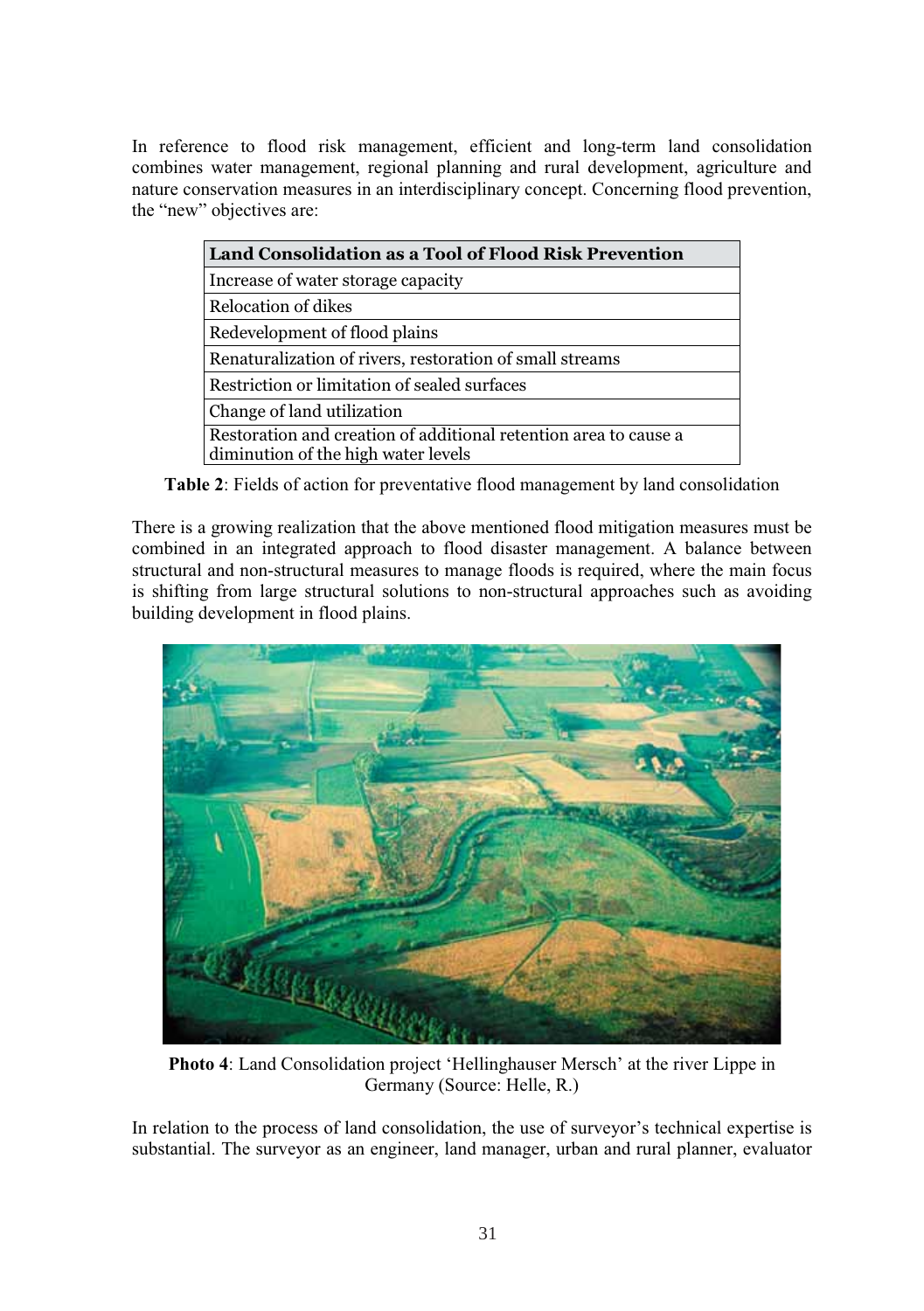and expert in Geographic Information Systems can be crucial for success in integrated rural and urban development. Besides others, the areas of activities and responsibilities assumed by a professional surveyor are the following:

- Photo flight of the land consolidation area including (automated) interpretation of the imagery data
- Determination of new property boundaries (renewal of cadastre) with
	- $\Rightarrow$  Tacheometry
	- $\Rightarrow$  GPS Technology
- Creation and installation of Geographic Information System $(s) GIS$
- Reshaping the land consolidation area (in consideration of the requirements of spatial planning and of controlled rural development)

In particular GIS, GPS and the digital data transfer may importantly contribute to simplifying work and to shorten the land consolidation procedure. It is safe to say that the share of Surveyors during this process results in a more cost-effective land consolidation! (cf. for more information Friesecke 2005).

#### **3.6 Conclusions and Future Priorities**

## **To be a good technician it is not enough to be a good technician only.**

Spanish Writer José Ortega y Gasset (1883–1955)

#### **Conclusions**

The modern surveyor is confronted with the introduction of new and enhanced technology including scanning technology, both terrestrial and airborne, sensor technology, GIS developments, the development of satellite navigation systems (GPS/GLONASS) as well as the implementation of space missions for Earth observation (e.g. CHAMP/GRACE).

With all this knowledge in Geodesy/Surveying/Geoinformation a professional surveyor will be able to act in a wide spectrum of sectors within the disaster risk management process (cf. also figure 12):

- **Risk analysis** and **assessment**: mathematical-statistical analysis using geospatial data (airborne and satellite data; radar and multi-spectral images); detecting and quantifying land cover and land use change for hazard analysis and monitoring (e.g. by remote sensing); usage of GIS in hazard mapping.
- **Knowledge development**: research in disaster reduction and disaster control, e.g. research of the earth's shape, sea level changes, gravity field and plate tectonics.
- **(Precautionary) disaster risk reduction measures**: Land management; development of land use concepts; deformation measurements for volcano or mass movement monitoring; engineering surveys and monitoring of structural measures (e.g. dams, dikes).
- **Early warning**: Technologies and techniques for early warning systems, e.g. data acquisition and analysis; software development; cartographic visualization; disaster modelling; usage of geodetic control networks.
- **Emergency management**: use of virtual 3D models of towns, buildings and landscape for an easier location in case of a disaster (evacuation and emergency planning); supply of digital maps for emergency planning, mobile mapping.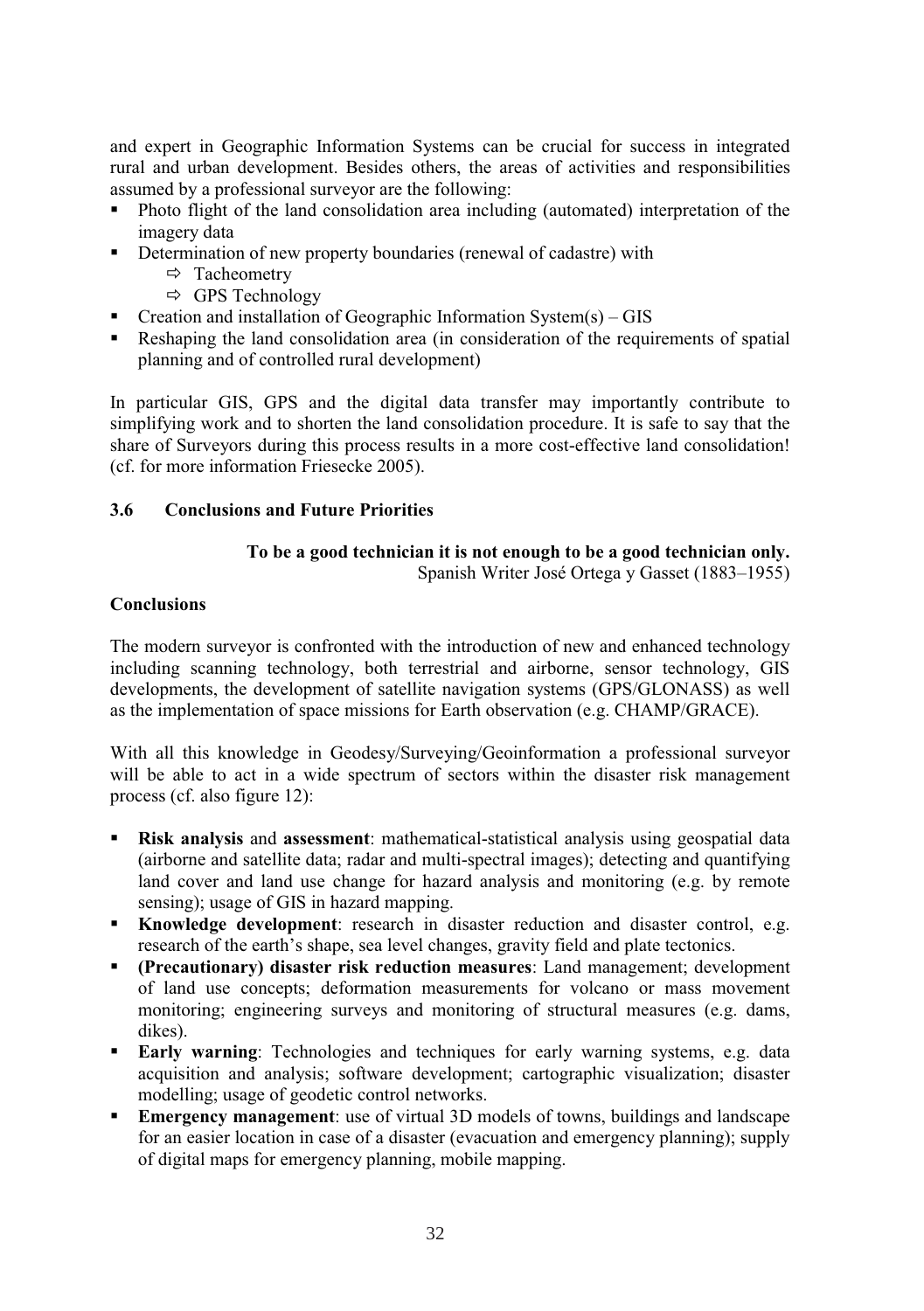**Recovery/Reconstruction**: documentation of damages (by laser scanning or tacheometry); damage assessment of the destroyed or harmed buildings and public facilities; cadastral reconstruction.

As the above specified fields of activity and the good-practice-examples in the last sections show, the whole scope of surveyor's abilities can make an important contribution to improve the disaster risk management procedure, including methods and measures *before* (risk analysis, prevention, preparedness), *during* (emergency planning) and *after* a disaster (reconstruction).



**Figure 12**: (Possible) geodetic contribution to disaster risk management Source: UN/ISDR 2004, p. 15 (modified and supplemented)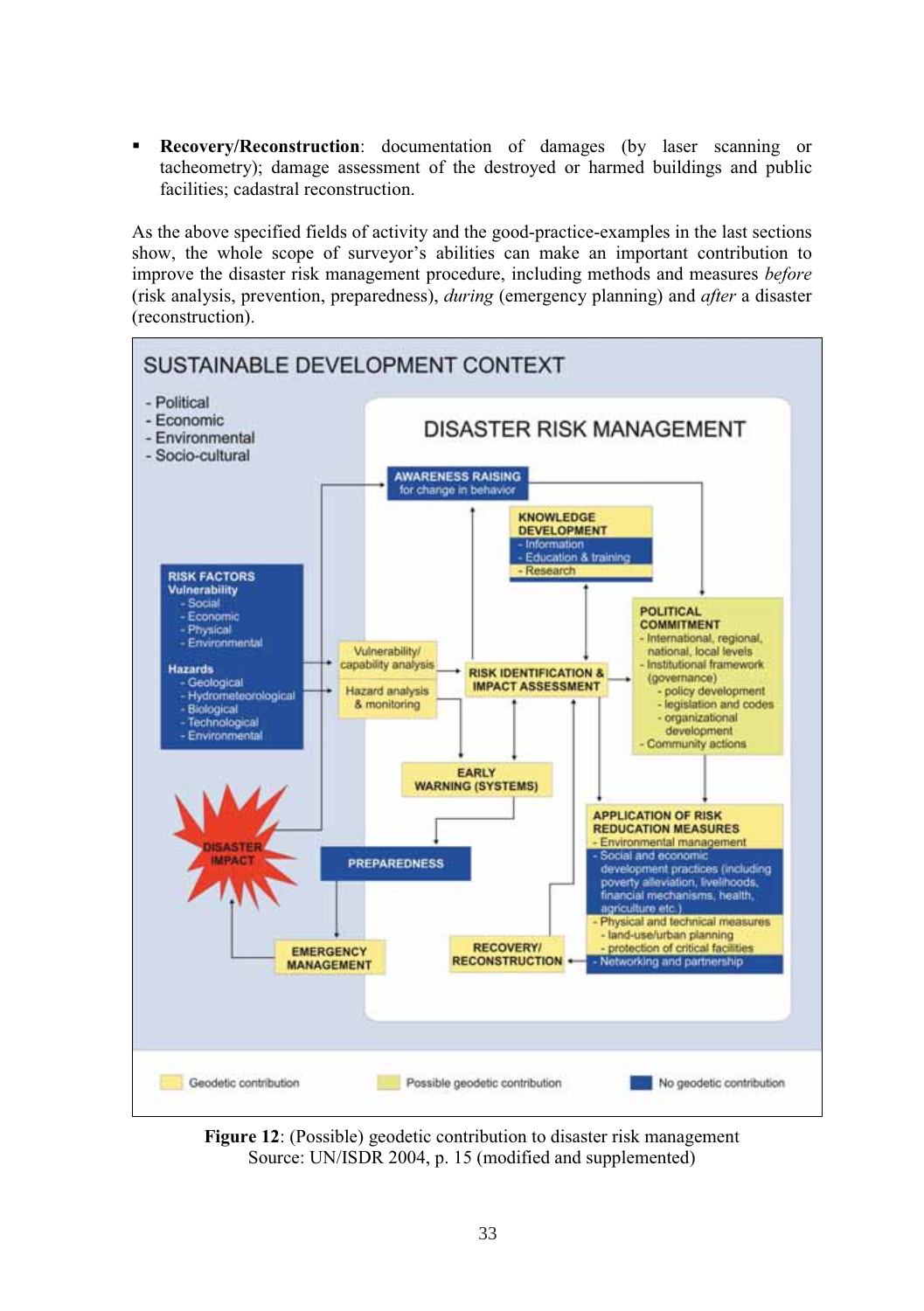In conclusion, the contribution of the surveying profession in disaster risk reduction results in a more effective and efficient disaster risk reduction!

#### **Future Priorities**

Unmistakably, the surveying profession is in a period of unprecedented change. Traditional measurement instruments and tools are and will be supplemented or displaced by automated devices, new satellite navigation systems (e.g. European system GALILEO), digital remote sensing sensors as well as new space missions for Earth observation (e.g. GOCE).

This trend to the formation of new technologies and, closely connected with that, new fields of professional activity will continue in the near future. To be able to manage the new and complex challenges, well-skilled experts are needed against the background of unresolved problems like population growth and increasing disaster risk.

These new developments require an appropriate mixture of broad knowledge and specialized expertise. According to Magel (2003), a surveyor should become a »well grounded specialized generalist« with more business skills and knowledge and the intention of more inter- and intradisciplinary collaboration in the future.

To give an example with regard to disaster risk management, an important contribution of the surveying profession can be made by **political commitment** and **institutional development** (good governance to elevate disaster risk reduction as a policy priority, integration in development planning and sectoral policies, implementing organizational structures, legal and regulatory framework).

Therefore, an increased engagement at the political level by heads of the surveying profession is needed, which is still missing so far. The President of FIG (Magel 2005) postulates that surveyors should play a manifold role as:

- *enablers* for local people, CBO (community-based organization) and NGO (nongovernmental organization)
- *mediators* between citizens and authorities as well as
- *advisors* to politicians and state institutions.

If we succeed in these priorities there is a great chance that the surveying profession will have an even more prosperous future in the upcoming years.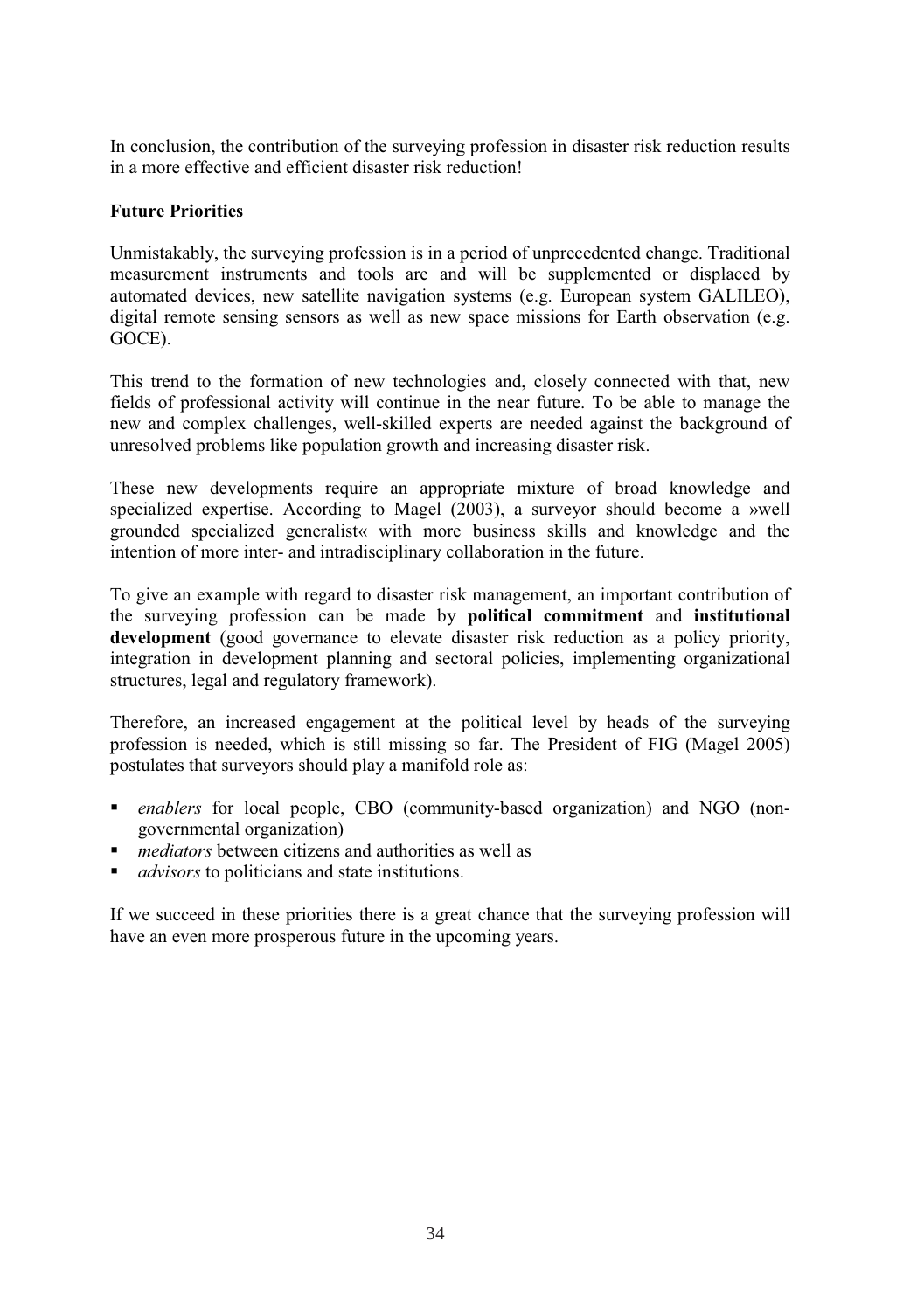## **4. Institutional and Organizational Challenges of Disaster Risk Management**

#### **Good Governance is perhaps the single most important factor in eradicating poverty and promoting development.**  Kofi A. Annan, Secretary General of the United Nations

A comprehensive response to natural and human-made disasters is often constrained by institutional fragmentation and organizational deficiencies. In order to create a healthy environment for future generations, especially **good governance** and **capacity building** are two areas that need to be established globally to be effective tools for disaster reduction.

#### **4.1 Good Governance and Disaster Risk Management**

**Governance** is seen by the United Nations as the process of decision-making and the process by which decisions are implemented (or not implemented). It brings together the actions of several actors at all levels, including government, ministries, international organizations, NGOs, research institutes, universities and finance institutions.

Certainly, government is the dominant actor in moving towards sustainable development and disaster risk management, but also the private sector and civil society are playing an ever more active role in successful disaster risk reduction. It is being increasingly recognized that disaster risk management at the local level is a key element in any viable national strategy to reduce disaster risk (cf. UNDP 2004, p. 76). In connection with this, the issue of decentralization poses an important institutional challenge. Decentralizing the leadership and authority of disaster risk management to the regional or municipal level encourages local participation and engages people to volunteer based on their own selfinterest and community well being. According to Dr. Janos Bogardi, Director of the Institute for Human Security and Environment (UNU-EHS), especially participatory approaches where people at risk can take part and effectively contribute to disaster reduction efforts are one area that needs more attention and development.

Besides the aspect of participation, the other characteristics of **good governance** – rule of law, transparency, responsiveness, consensus orientation, equity, effectiveness, efficiency, accountability and strategic vision – are a precondition for sustainable development and effective disaster risk reduction (cf. Magel/Wehrmann 2001). In addition, good governance can be seen as an effective instrument for poverty alleviation and to achieve the UN Millennium Development Goals.

Nevertheless it should be clear that good governance is an ideal which cannot be achieved completely. Only very few countries and societies have come close to the key elements of good governance in its totality. However, to ensure sustainable development and disaster risk reduction, measures must be taken to work towards this ideal with the objective of making it reality. FIG as a NGO aims at promoting good governance strategies, resulting in an integrated economic, environmental and sustainable development. To achieve this goal,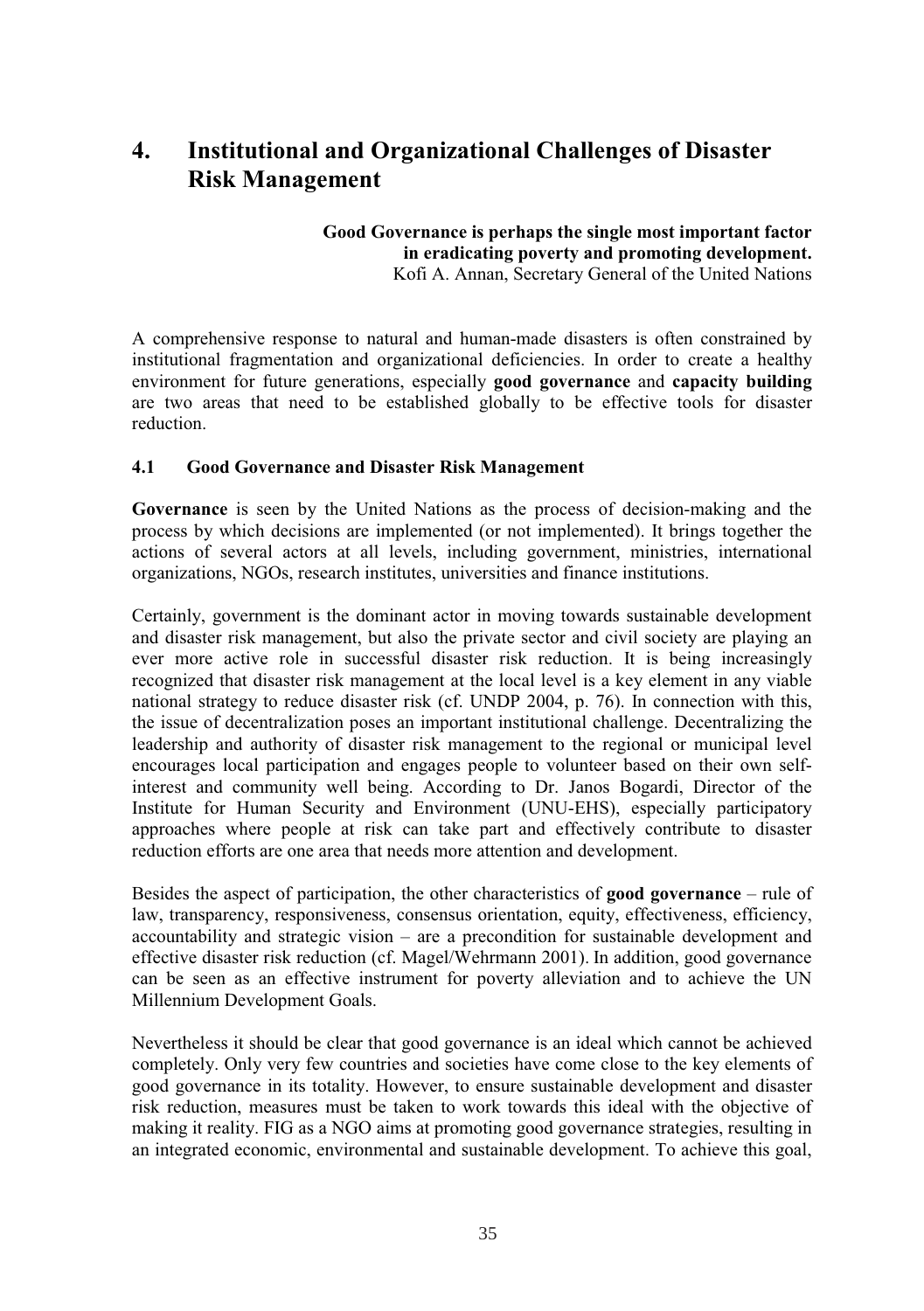FIG President Prof. Holger Magel's statement at the  $5<sup>th</sup>$  FIG Regional Conference in Accra, Ghana in 2006 is extremely challenging: "Good governance is mainly based on good land administration and needs both civil society and committed professionals."

#### **4.2 Capacity Building to Reduce Disaster Risk**

The ISDR Secretariat of the United Nations defines capacity building as the efforts aimed to develop human skills or societal infrastructures within a community or organization needed to reduce the level of risk (UN/ISDR 2004, Annex 1).

In the context of disaster risk reduction, capacity building can be achieved through disaster management training and education, public information on disasters, the transfer, provision or access to technology or other forms of technical assistance intended to improve institutional efficiency. The concept also relates to the training of disaster managers, the transfer of technical expertise, the dissemination of traditional knowledge, strengthening infrastructure and enhancing organizational abilities (UN/ISDR 2004, S. 246).

Major disaster events in recent years, for example the 2004 Indian Ocean earthquake as described in section 1.2, have shown the need for greater education and information in disaster risk management. In these relatively poor parts of the world, especially setting up the communications infrastructure to issue early warnings is a big problem.

To achieve improvements concerning this goal, the process of capacity development should be addressed at all levels and all sectors (cf. also FIG 2004, p. 25f.). In the  $21<sup>st</sup>$ century, the key issues in capacity-building efforts are strengthening the legal and organizational capabilities of institutions in charge of disaster risk management and networking between them.

Figure 13 summarizes good governance and capacity building as a central component regarding the process and implementation of disaster risk management and sustainable development.



**Figure 13**: Governance and capacity building for risk reduction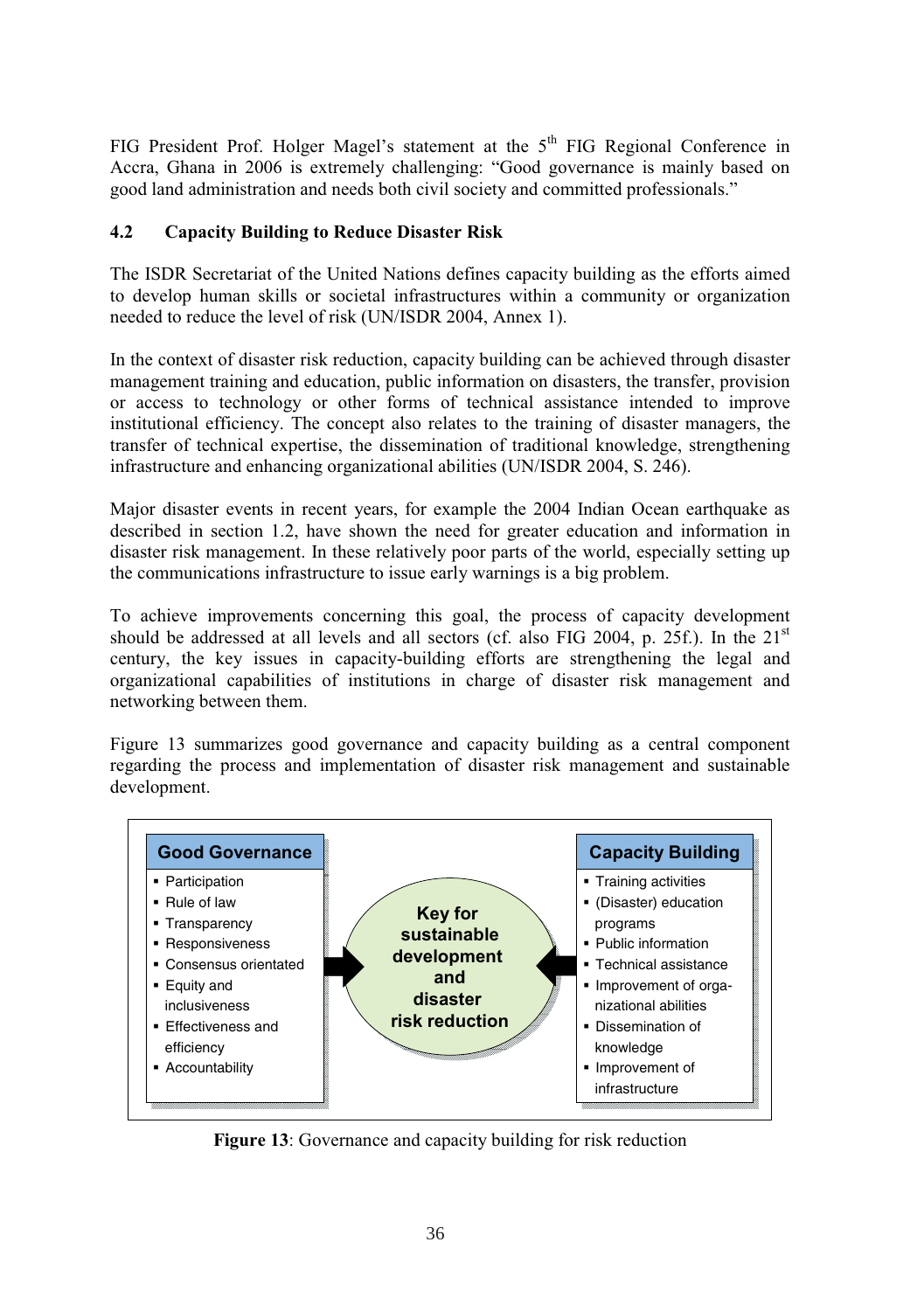## **Bibliography**

**Altan, Orhan (2005):** *Use of Photogrammetry, Remote Sensing and Spatial Information Technologies in Disaster Management, especially Earthquakes,* in: Van Osterom, Peter; Zlatanova, Siyka; Fendel, Elfriede M. (editors) (2005): *Geo-information for Disaster Management.* Springer Berlin Heidelberg New York 2005, p. 311–322.

**BMBF (2004):** *Aufbau eines Tsunami-Frühwarnsystems im Indischen Ozean, der deutschindonesische Beitrag.* Bundesministerium für Bildung und Forschung (Federal Ministry of Education and Research), Bonn / Berlin, 2004.

**Deutsche Gesellschaft für Technische Zusammenarbeit (GTZ) (2004):** *Guidelines. Risk Analysis – a Basis for Disaster Risk Management.* Eschborn, June 2004.

**Enemark, Stig (2004):** *Building Land Information Policies.* Proceedings of Special Forum on Building Land Information Policies in the Americas. Aguascalientes, Mexico, October 26–27, 2004.

**Enemark, Stig (2005):** *Land Management and Development.* CLGE International Conference 2005, Brussels/Belgium, 1–2 December 2005.

**ESPON Monitoring Committee (2005):** *The Spatial Effects and Management of Natural and Technological Hazards in Europe.* European Spatial Observation Network (ESPON 2006) Project 1.3.1., 2005.

**European Environment Agency (EEA) (2006):** Multilingual Environment Glossary. http://glossary.eea.europa.eu/EEAGlossary.

**FIG (2004):** *Marrakech Declaration* – *Urban-Rural Interrelationship for Sustainable Development.* Copenhagen, Denmark, FIG Publication No.33, ISBN 87-90907-32-9. www.fig.net/pub/figpub/pub33/figpub33.htm.

**FIG (2005):** *Aguascalientes Statement – The Inter-Regional Special Forum on Development of Land Information Policies in the Americas.* Aguascalientes, Mexico, FIG Publication No.34, ISBN 87-90907-41-8. www.fig.net/pub/figpub/pub34/figpub34.pdf.

**Foppe, K., Matthesius, H.-J. (1994):** *Abschlussbericht zum DFG-Projekt "Geotechnisches Informationssystem"* (Final Report on Project "Geotechnical Information System"). Wiss. Arbeiten der Fachrichtung Vermessungswesen der Universität Hannover, Heft 228, 1998.

**Foppe, K., Schwieger, V. (2000):** *Monitoring and Modelling of Landslides – State of the Art and New Trends.* Proceedings on Symposium "Present Problems in Geodesy and Cartography", Wroclav, Poland, 2000.

**Foppe, K., Schwieger, V., Staiger, R. (2004)**: *Grundlagen kinematischer Mess- und Auswertetechniken.* Kinematische Messmethoden, DVW Schriftenreihe 45, Stuttgart, February 17–18, 2004.

**Friesecke, Frank (2004):** *Precautionary and Sustainable Flood Protection in Germany – Strategies and Instruments of Spatial Planning*, 3rd FIG Regional Conference, Jakarta, Indonesia, October 3–7, 2004.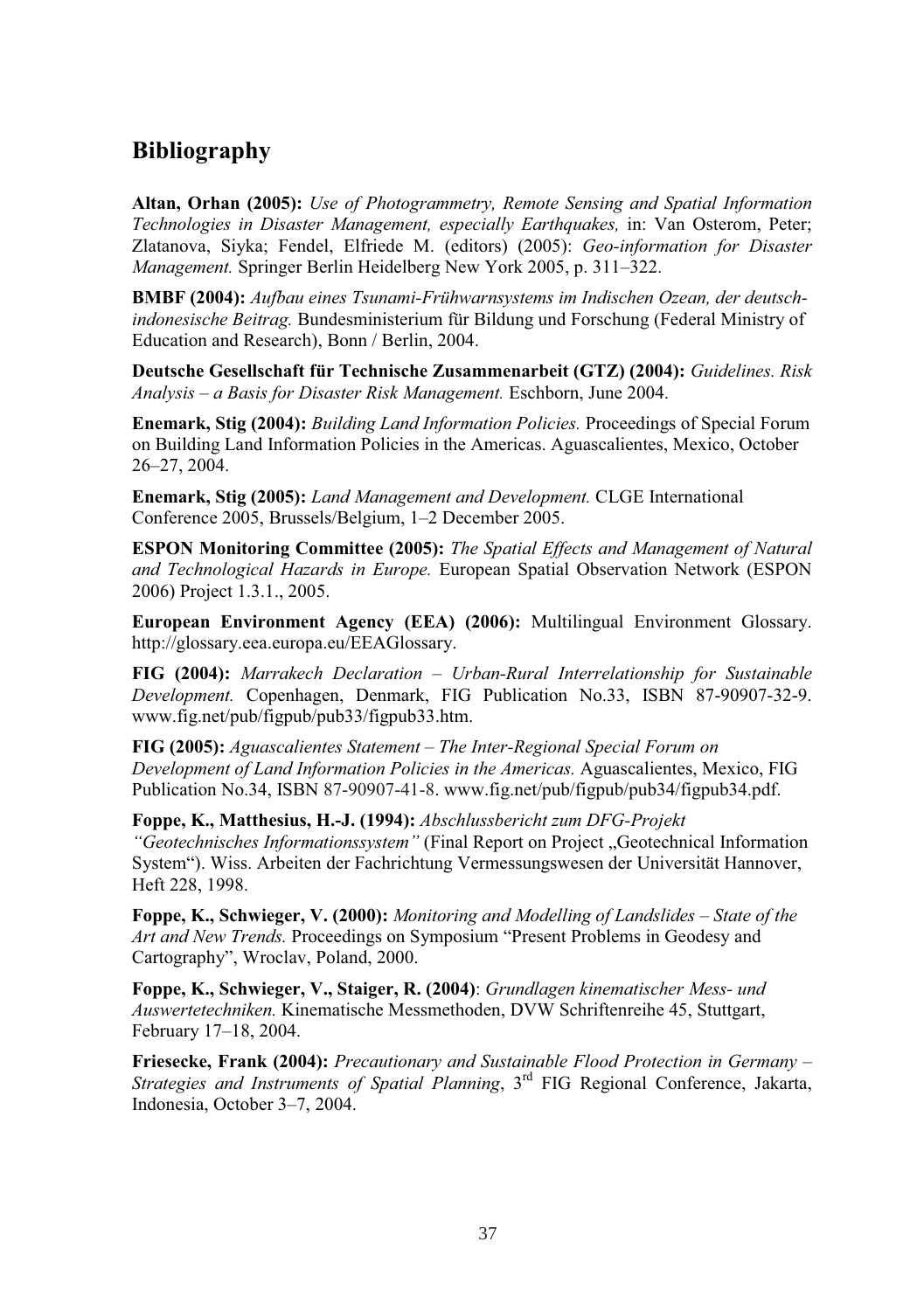**Friesecke, Frank (2005):** *Flood Risk Management – Flood Prevention by Land Consolidation in the Rhine Catchment Area*, FIG Working Week 2005 and GSDI-8 Cairo, Egypt, April 16–21, 2005.

**German Association of Surveying (Deutscher Verein für Vermessungswesen e.V.) (DVW) (2005):** *Surveying. A profession with new opportunities in geodesy, geoinformation and land management.* www.dvw.de/UserFiles/File/2\_beruf/beruf.pdf.

**GFZ (2006):** Web-Page of GeoForschungsZentrum Potsdam. http://www.gitews.org/, 2006.

**Haroen, Tony S.; Achmad, Chairul B.; Rusmawar, Wenny (2005):** *Cadastral Reconstruction in Aceh: A Newborn Concept of Adjudication*. South East Survey Congress in Bandar Seri Begawan, Brunei Darussalam, November 21–25, 2005.

**Intergovernmental Panel on Climate Change (IPCC) (2001):** *Third Assessment Report (TAR) – Climate Change 2001*.

**InterRisk (2006):** Web-Page of Project InterRisk. http://www.giub.unibonn.de/sozgeo/interrisk/index.html, 2006.

**Kolbe, Thomas H.; Gröger, Gerhard; Plümer, Lutz (2005):** *CityGML: Interoperable Access to 3D City Models,* in: Van Osterom, Peter; Zlatanova, Siyka; Fendel, Elfriede M. (editors) (2005): *Geo-information for Disaster Management.* Springer Berlin Heidelberg New York 2005, p. 883–899.

**Kötter, Theo (2003):** *Prevention of Environmental Disasters by Spatial Planning and*  Land Management, 2<sup>nd</sup> FIG Regional Conference, Marrakesh, Morocco, December 2–5, 2003.

**Kötter, Theo (2004):** *Disaster Management and e-land Management.* In: GIM International, November 2004, p. 12–15.

**Kötter, Theo; Friesecke, Frank; (2005):** *Urbanisation and Megacities – The Challenge of the 21st Century*, The 6th Open Meeting of the Human Dimensions of Global Environmental Change Research Community, University of Bonn, Germany 9–13 October, 2005.

**Magel, Holger; Wehrmann, Babette (2001):** *Applying Good Governance to Urban Land Management – Why and How?* Zeitschrift für Vermessungswesen (ZfV), 6/2001, p.310– 316

**Magel, Holger (2003):** *Bridging the Gap: About Integrating Survey and GIS*, Opening Speech at the ESRI "Survey and GIS Summit – Bridging the Gap 2003", San Diego, July 6, 2003.

**Magel, Holger (2005):** *About Surveyors' Commitment, Role and Education for Society and Sustainable Development*, Keynote Address at the Opening Ceremony of the 8<sup>th</sup> SEASC 2005 on November 22, 2005 in Bandar Seri Begawan, Brunei Darussalam.

**Magel, Holger (2006):** *Promoting Land Administration and Good Governance*, Keynote address and Opening of the  $5<sup>th</sup>$  FIG Regional Conference in Accra, Ghana, March 8–11, 2006.

**Munich Re Group (2006):** *Topics Geo Annual review: Natural catastrophes 2005.* Knowledge Series, Munich 2006.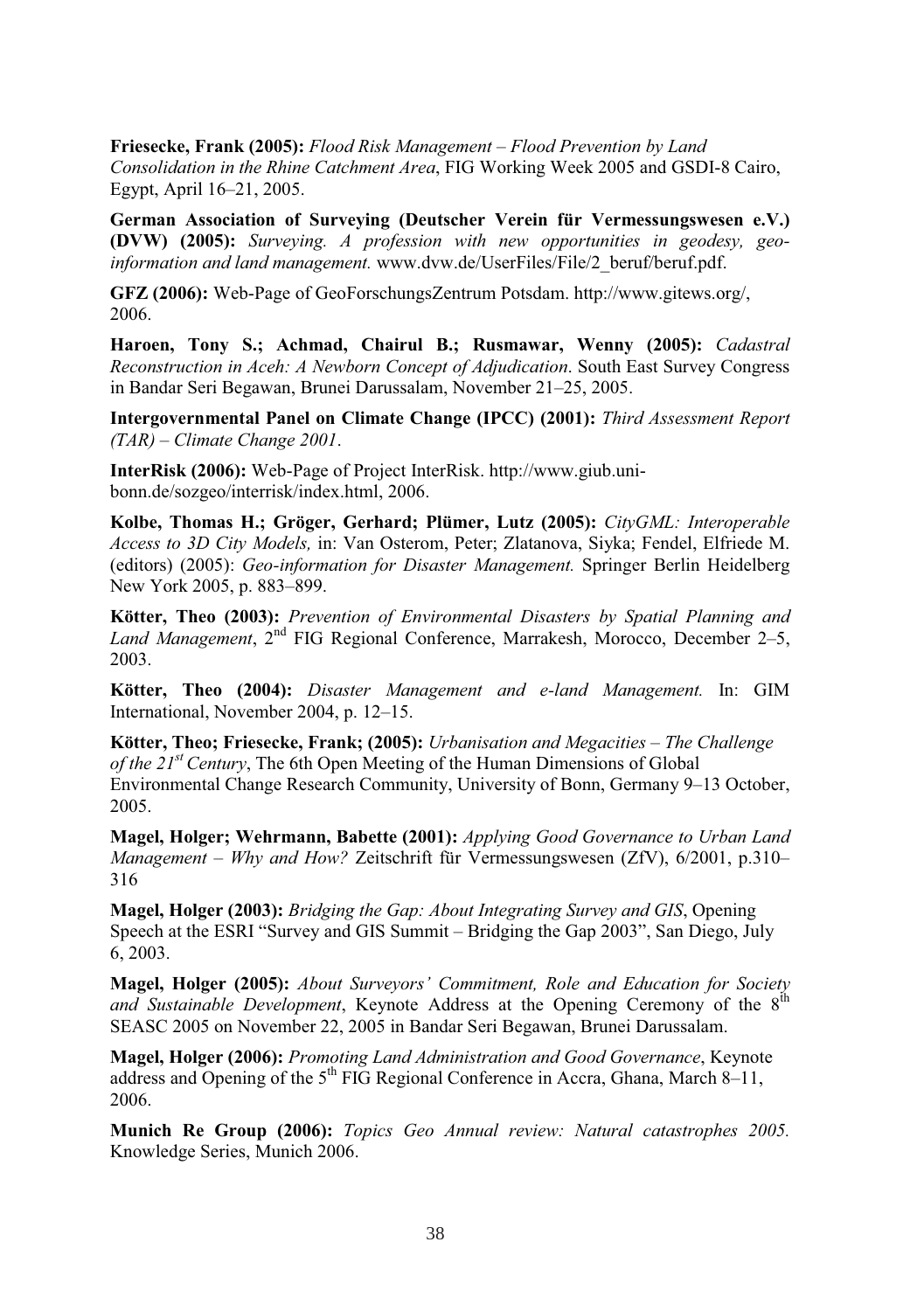**Renner, Michael; Zoɺ, Chafe (2006):** *Turning Disasters into Peacemaking Opportunities*, in: Worldwatch Institute (2006): The State of the World 2006, Washington D.C., p. 115– 133.

**Roberge, Daniel (2005):** *After the Tsunami – How the Surveying Profession Can Participate in the Reconstruction*, FIG Working Week and GSDI-8 Conference in Cairo, Egypt, April 16–21, 2005.

**Schauerte, W., Bell, R., Glade, T., Kuhlmann, H. (2006):** *Deformation Measurements of*  Landslides in the Swabian Alb within the Research Project InterRisk. Proceedings on 3<sup>rd</sup> IAG Symposium on Geodesy for Geotechnical and Structural Engineering and 12<sup>th</sup> FIG Symposium on Deformation Measurements, Baden, Austria, 2006.

**Schulte, Karl-Werner (2005):** *Geomatics in the Context of Real Estate.* CLGE International Conference 2005, Brussels/Belgium, 1–2 December 2005.

**United Nations Development Programme, Bureau for Crisis Prevention and Recovery (UNDP/BCPR) (2004):** *Reducing Disaster Risk. A Challenge for Development.* A global report, New York 2004.

**United Nations and Economic Commission for Europe (UN/ECE) (1996):** *Land Administration Guidelines*, New York and Geneva.

**United Nations and Economic Commission for Europe (UN/ECE) (2000):** *Guidelines on Sustainable Flood Protection*. http://www.unisdr.org/eng/library/isdr-publication/floodguidelines/Guidelines-for-reducing-floods-losses.pdf.

**United Nations Inter-Agency Secretariat of the International Strategy for Disaster Reduction (UN/ISDR) (2004):** *Living with Risk: A global review of disaster reduction initiatives.* United Nations, Geneva 2004.

**United Nations Population Division (2005):** *World Urbanization Prospects: The 2005 Revision Population Database*, http://esa.un.org/unup/.

**Wisner, Ben; Blaikie, Piers; Cannon, Terry; Davis, Ian (2004):** *At Risk. Natural hazards, people's vulnerability and disasters.* Second Edition 2004, Routledge New York.